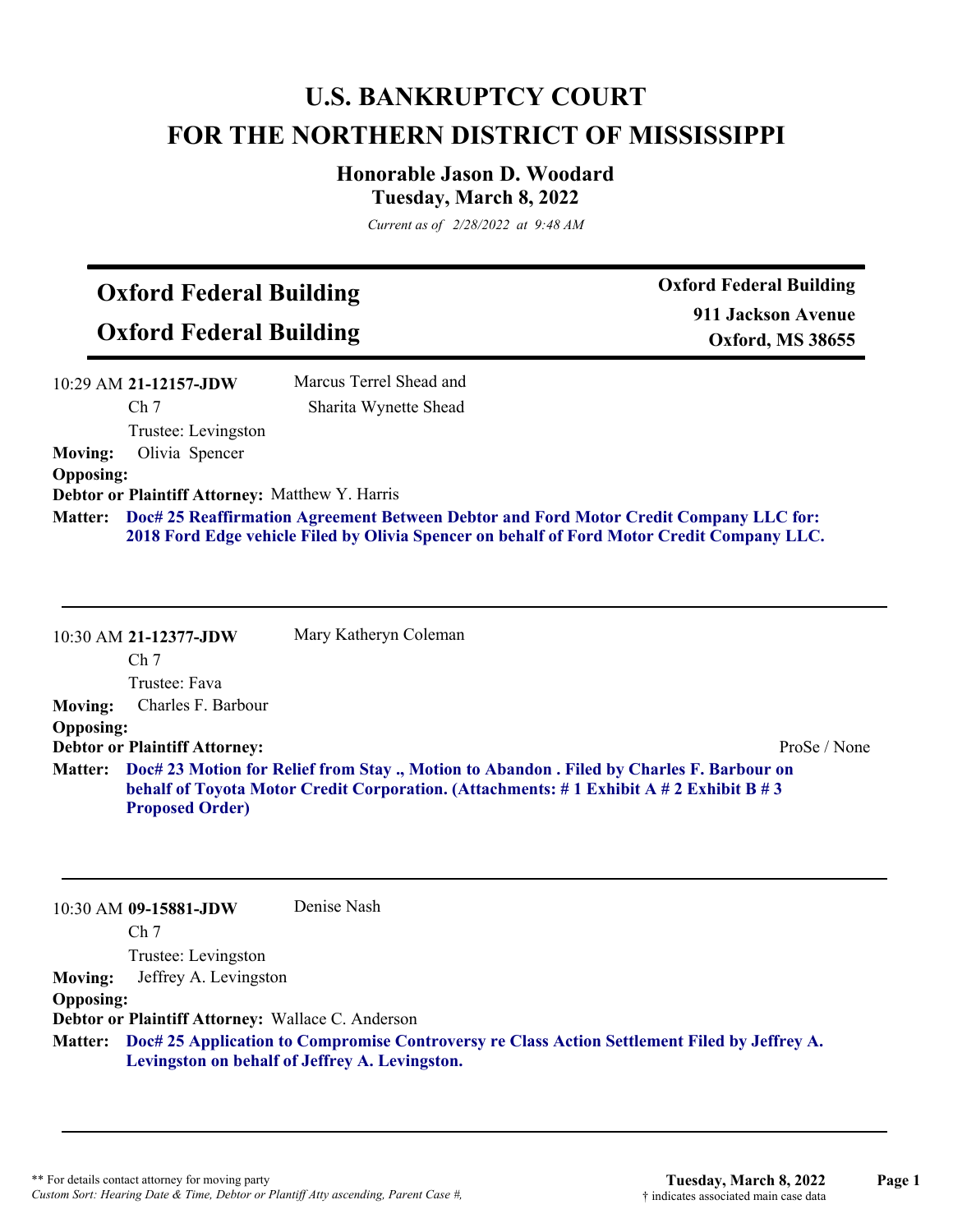| 10:30 AM 09-15881-JDW                                                                                                                                                                                                                                     | Denise Nash |
|-----------------------------------------------------------------------------------------------------------------------------------------------------------------------------------------------------------------------------------------------------------|-------------|
| Ch <sub>7</sub>                                                                                                                                                                                                                                           |             |
| Trustee: Levingston                                                                                                                                                                                                                                       |             |
| Jeffrey A. Levingston<br><b>Moving:</b>                                                                                                                                                                                                                   |             |
| <b>Opposing:</b>                                                                                                                                                                                                                                          |             |
| Debtor or Plaintiff Attorney: Wallace C. Anderson                                                                                                                                                                                                         |             |
| Doc# 24 Application to Employ Jennie Scudder-Levin of Motley Rice LLC and Amy Gabriel of<br><b>Matter:</b><br>The Gori Law Firm as Attorneys for Trustee re Class Action Settlement Filed by Jeffrey A.<br>Levingston on behalf of Jeffrey A. Levingston. |             |
| 10:30 AM 09-15881-JDW                                                                                                                                                                                                                                     | Denise Nash |
| Ch <sub>7</sub>                                                                                                                                                                                                                                           |             |
| Trustee: Levingston                                                                                                                                                                                                                                       |             |
| Jeffrey A. Levingston<br><b>Moving:</b>                                                                                                                                                                                                                   |             |

#### **Opposing:**

**Debtor or Plaintiff Attorney:** Wallace C. Anderson

**Doc# 26 Application for Compensation and Reimbursement of Expenses for The Gori Law Firm, Special Counsel, Fee: .00, Expenses: .10, for Motley Rice LLC, Special Counsel, Fee: .00, Expenses: .06. Filed by Jeffrey A. Levingston. Matter:**

|                  | 10:30 AM 21-11313-JDW                              | Derrick Hill                                                                                                                                                                                                                                                                |
|------------------|----------------------------------------------------|-----------------------------------------------------------------------------------------------------------------------------------------------------------------------------------------------------------------------------------------------------------------------------|
|                  | Ch <sub>7</sub>                                    |                                                                                                                                                                                                                                                                             |
|                  | Trustee: Levingston                                |                                                                                                                                                                                                                                                                             |
| <b>Moving:</b>   | Karen A. Maxcy                                     |                                                                                                                                                                                                                                                                             |
| <b>Opposing:</b> |                                                    |                                                                                                                                                                                                                                                                             |
|                  | <b>Debtor or Plaintiff Attorney: John F Hughes</b> |                                                                                                                                                                                                                                                                             |
|                  |                                                    | Matter: Doc# 38 Motion for Relief from Stay., Motion to Abandon and Certificate of Service (7678)<br>Brierfield Dr E, Southaven, Mississippi 38672). Filed by Karen A. Maxcy on behalf of Freedom<br>Mortgage Corporation. (Attachments: $\# 1$ Exhibit A $\# 2$ Exhibit B) |

|                  | 10:30 AM 21-11719-JDW        | William Lowery Anderson                                                                                                                                                                                 |
|------------------|------------------------------|---------------------------------------------------------------------------------------------------------------------------------------------------------------------------------------------------------|
|                  | Ch <sub>7</sub>              |                                                                                                                                                                                                         |
|                  | Trustee: Fava                |                                                                                                                                                                                                         |
| <b>Moving:</b>   | Karen A. Maxcy               |                                                                                                                                                                                                         |
| <b>Opposing:</b> |                              |                                                                                                                                                                                                         |
|                  |                              | Debtor or Plaintiff Attorney: Robert Hudson Lomenick                                                                                                                                                    |
|                  | (Attachments: # 1 Exhibit A) | Matter: Doc# 20 Motion for Relief from Stay and Certificate of Service (3554 Highway 349 S, Potts Camp,<br>Mississippi 38659)., Motion to Abandon . Filed by Karen A. Maxcy on behalf of Renasant Bank. |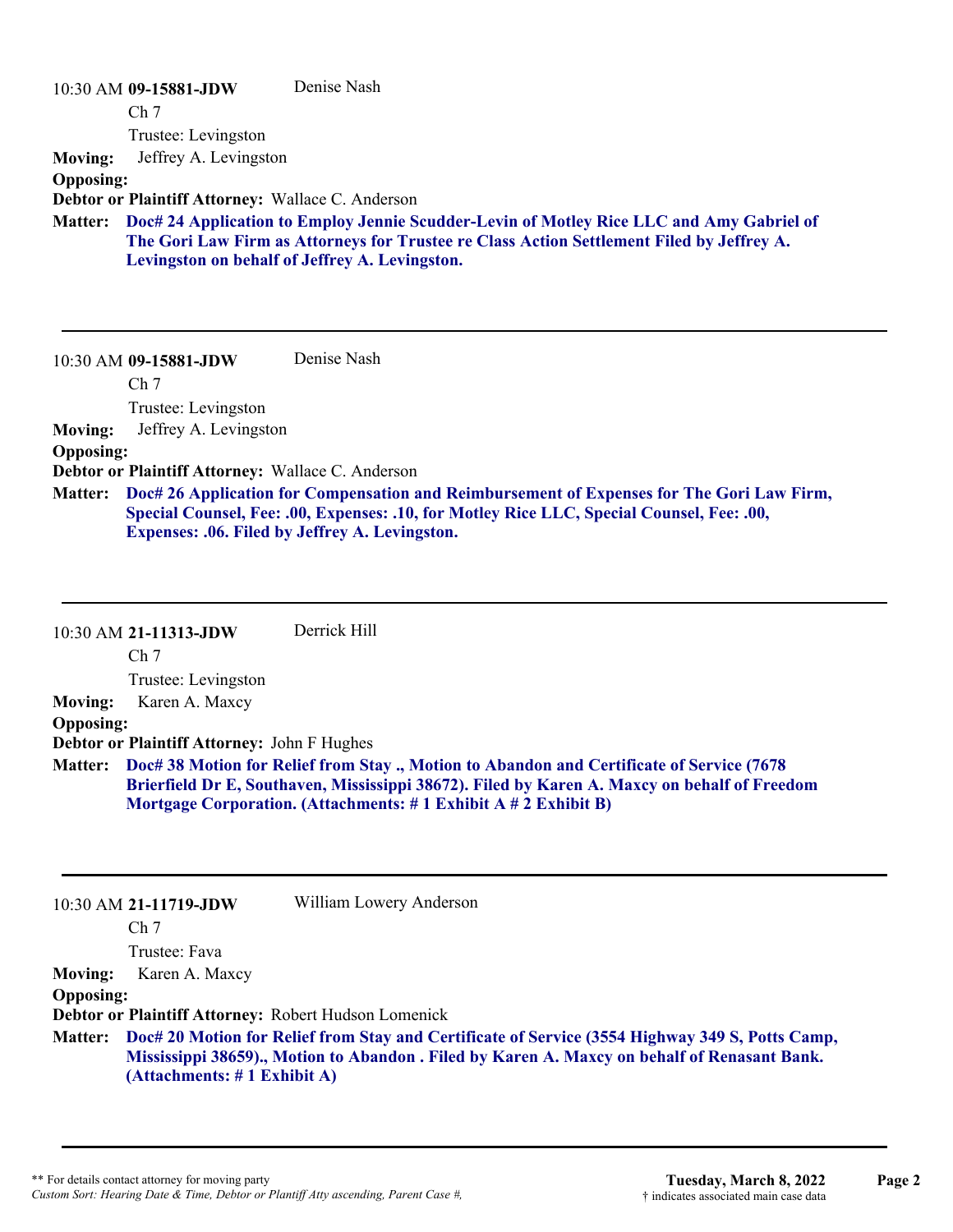|                  | Willie Lee Taylor<br>10:30 AM 21-12022-JDW                                                                                             |
|------------------|----------------------------------------------------------------------------------------------------------------------------------------|
|                  | Ch <sub>7</sub>                                                                                                                        |
|                  | Trustee: Levingston                                                                                                                    |
| <b>Moving:</b>   | Brittan Webb Robinson                                                                                                                  |
| <b>Opposing:</b> |                                                                                                                                        |
|                  | Debtor or Plaintiff Attorney: Heidi Schneller Milam                                                                                    |
|                  | Matter: Doc# 14 Motion To Extend Time Filed by Brittan Webb Robinson on behalf of Kennedy VA<br><b>Employees Federal Credit Union.</b> |

|                  | 10:30 AM 21-12329-JDW                                 | Donnie Browning and                                                                                                                                                         |
|------------------|-------------------------------------------------------|-----------------------------------------------------------------------------------------------------------------------------------------------------------------------------|
|                  | Ch <sub>7</sub>                                       | Martha Browning                                                                                                                                                             |
|                  | Trustee: Fava                                         |                                                                                                                                                                             |
| <b>Moving:</b>   | Catherine Anne Umberger                               |                                                                                                                                                                             |
| <b>Opposing:</b> |                                                       |                                                                                                                                                                             |
|                  | Debtor or Plaintiff Attorney: Catherine Anne Umberger |                                                                                                                                                                             |
| <b>Matter:</b>   |                                                       | Doc# 24 Motion to Avoid Lien on Household Goods under Section 522(f)(1)(B)(i) Tower Loan<br>Filed by Catherine Anne Umberger on behalf of Donnie Browning, Martha Browning. |

10:30 AM **21-12389-JDW**  Ch 7 Trustee: Fava Carla Corley **Moving:** Catherine Anne Umberger **Opposing: Debtor or Plaintiff Attorney:** Catherine Anne Umberger **Doc# 17 Motion to Avoid Lien on Household Goods under Section 522(f)(1)(B)(i) Tower Loan Matter: Filed by Catherine Anne Umberger on behalf of Carla Corley.**

|                  | 10:30 AM 22-10268-JDW                                  | Kimberly Jo Coker                                                                                      |
|------------------|--------------------------------------------------------|--------------------------------------------------------------------------------------------------------|
|                  | Ch <sub>7</sub>                                        |                                                                                                        |
|                  | Trustee: Fava                                          |                                                                                                        |
| <b>Moving:</b>   | Bart M. Adams                                          |                                                                                                        |
| <b>Opposing:</b> |                                                        |                                                                                                        |
|                  | Debtor or Plaintiff Attorney: Miranda Linton Williford |                                                                                                        |
|                  | <b>1st Franklin Financial Corporation.</b>             | Matter: Doc# 10 Motion for Relief from Stay ., Motion to Abandon . Filed by Bart M. Adams on behalf of |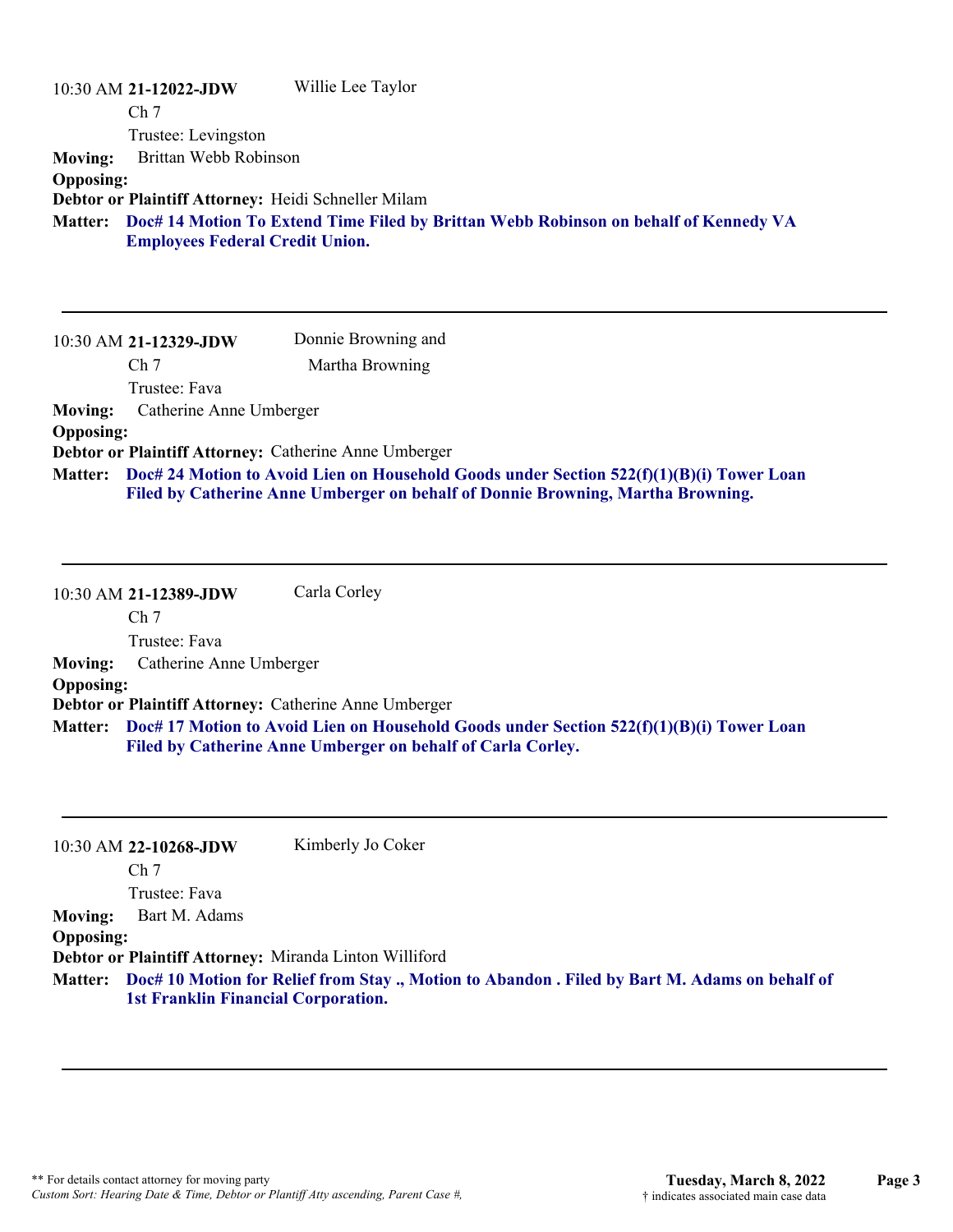| <b>Moving:</b><br><b>Opposing:</b> | $1:30 \text{ PM}$ 22-10270-JDW<br>Ch <sub>13</sub><br>Trustee: Barkley<br>Edward E. Lawler Jr. | Schrell Jordan                                                                                                                                                                                                                                                                                              |  |
|------------------------------------|------------------------------------------------------------------------------------------------|-------------------------------------------------------------------------------------------------------------------------------------------------------------------------------------------------------------------------------------------------------------------------------------------------------------|--|
| <b>Matter:</b>                     | <b>Debtor or Plaintiff Attorney:</b><br><b>Mobile Home as Real Estate)</b>                     | ProSe / None<br>Doc# 11 Motion for Relief from Stay., Motion to Abandon., Motion for Adequate Protection<br>Filed by Edward E. Lawler Jr. on behalf of 21st Mortgage Corporation. (Attachments: #1<br>Exhibit A - Note # 2 Exhibit B - Title # 3 Exhibit C - Deed of Trust # 4 Exhibit D - Certification of |  |
|                                    | $1:30$ PM $18-12033$ -JDW                                                                      | Theodore Taylor Stewart                                                                                                                                                                                                                                                                                     |  |

|                  | $1.501111$ 10 14000 010 W                                                                   |
|------------------|---------------------------------------------------------------------------------------------|
|                  | Ch <sub>13</sub>                                                                            |
|                  | Trustee: Barkley                                                                            |
|                  | <b>Moving:</b> C. Gaines Baker                                                              |
| <b>Opposing:</b> |                                                                                             |
|                  | <b>Debtor or Plaintiff Attorney: C. Gaines Baker</b>                                        |
|                  | Matter: Doc# 63 Application to Compromise Controversy Filed by C. Gaines Baker on behalf of |
|                  | <b>Theodore Taylor Stewart. (Baker, C.)</b>                                                 |

| $1:30$ PM        | 18-12033-JDW                                         | Theodore Taylor Stewart                                                                              |
|------------------|------------------------------------------------------|------------------------------------------------------------------------------------------------------|
|                  | Ch <sub>13</sub>                                     |                                                                                                      |
|                  | Trustee: Barkley                                     |                                                                                                      |
| <b>Moving:</b>   | C. Gaines Baker                                      |                                                                                                      |
| <b>Opposing:</b> |                                                      |                                                                                                      |
|                  | <b>Debtor or Plaintiff Attorney: C. Gaines Baker</b> |                                                                                                      |
|                  |                                                      | Matter: Doc# 64 Application for Compensation for C. Gaines Baker, Attorney, Fee: .00, Expenses: .80. |
|                  | Filed by C. Gaines Baker. (Baker, C.)                |                                                                                                      |

| $1:30$ PM        | 20-10584-JDW<br>$\rm Ch$ 13                                                                                          | Eugene Flowers |
|------------------|----------------------------------------------------------------------------------------------------------------------|----------------|
|                  | Trustee: Barkley                                                                                                     |                |
| <b>Moving:</b>   |                                                                                                                      |                |
| <b>Opposing:</b> |                                                                                                                      |                |
|                  | Debtor or Plaintiff Attorney: C. Gaines Baker                                                                        |                |
|                  |                                                                                                                      | Sarah Baker    |
| <b>Matter:</b>   | Doc# 47 Trustee's Notice and Motion to Dismiss Case for Failure to Make Plan Payments.<br>Responses due by 2/3/2022. |                |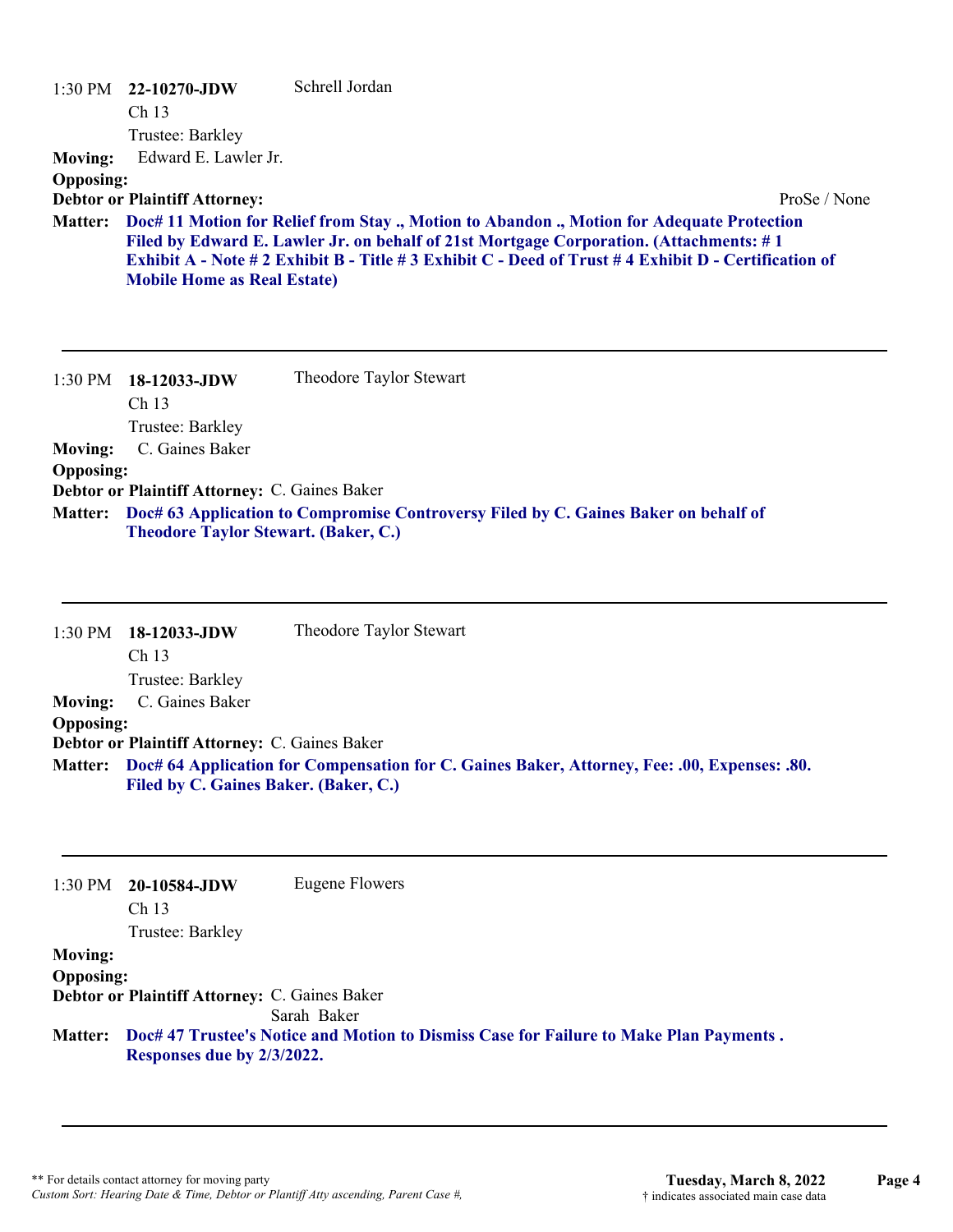|                  | $1:30 \text{ PM}$ 20-10724-JDW                | Latoya S Lewers                                                                        |
|------------------|-----------------------------------------------|----------------------------------------------------------------------------------------|
|                  | Ch <sub>13</sub>                              |                                                                                        |
|                  |                                               |                                                                                        |
|                  | Trustee: Barkley                              |                                                                                        |
| <b>Moving:</b>   |                                               |                                                                                        |
| <b>Opposing:</b> |                                               |                                                                                        |
|                  | Debtor or Plaintiff Attorney: C. Gaines Baker |                                                                                        |
|                  |                                               | Sarah Baker                                                                            |
| <b>Matter:</b>   |                                               | Doc# 81 Trustee's Notice and Motion to Dismiss Case for Failure to Make Plan Payments. |
|                  | Responses due by 2/3/2022.                    |                                                                                        |

|                  | $1:30 \text{ PM}$ 20-13090-JDW                       | James H. Robinson and                                                                     |
|------------------|------------------------------------------------------|-------------------------------------------------------------------------------------------|
|                  | Ch <sub>13</sub>                                     | Monica G. Robinson                                                                        |
|                  | Trustee: Barkley                                     |                                                                                           |
| <b>Moving:</b>   | Gregory J. Walsh                                     |                                                                                           |
| <b>Opposing:</b> |                                                      |                                                                                           |
|                  | <b>Debtor or Plaintiff Attorney: C. Gaines Baker</b> |                                                                                           |
|                  |                                                      | Sarah Baker                                                                               |
| <b>Matter:</b>   |                                                      | Doc# 30 Motion for Relief from Stay with Exhibits as to the Surrendered 2012 GMC Acadia., |
|                  |                                                      | Motion to Abandon . Filed by Gregory J. Walsh on behalf of Credit Acceptance Corp         |

|                  | $1:30 \text{ PM}$ 21-11275-JDW            | Gregory D. Brooks and |                                                                                                       |
|------------------|-------------------------------------------|-----------------------|-------------------------------------------------------------------------------------------------------|
|                  | Ch <sub>13</sub>                          | Nicole A. Flax        |                                                                                                       |
|                  | Trustee: Barkley                          |                       |                                                                                                       |
| <b>Moving:</b>   | Sarah Baker                               |                       |                                                                                                       |
| <b>Opposing:</b> |                                           |                       |                                                                                                       |
|                  | Debtor or Plaintiff Attorney: Sarah Baker |                       |                                                                                                       |
|                  |                                           |                       | Matter: Doc# 22 Motion to Borrow Filed by Sarah Baker on behalf of Gregory D. Brooks, Nicole A. Flax. |

|                  | $1:30 \text{ PM}$ 21-11438-JDW                       | Jonathan A. Mercer                                                                                    |
|------------------|------------------------------------------------------|-------------------------------------------------------------------------------------------------------|
|                  | Ch <sub>13</sub>                                     |                                                                                                       |
|                  | Trustee: Barkley                                     |                                                                                                       |
| <b>Moving:</b>   | Sarah Baker                                          |                                                                                                       |
| <b>Opposing:</b> |                                                      |                                                                                                       |
|                  | <b>Debtor or Plaintiff Attorney: C. Gaines Baker</b> |                                                                                                       |
|                  |                                                      | Sarah Baker                                                                                           |
|                  | due by $1/26/2022$ .                                 | Matter: Doc# 18 Objection to Claim of Internal Revenue Service Filed by Jonathan A. Mercer. Responses |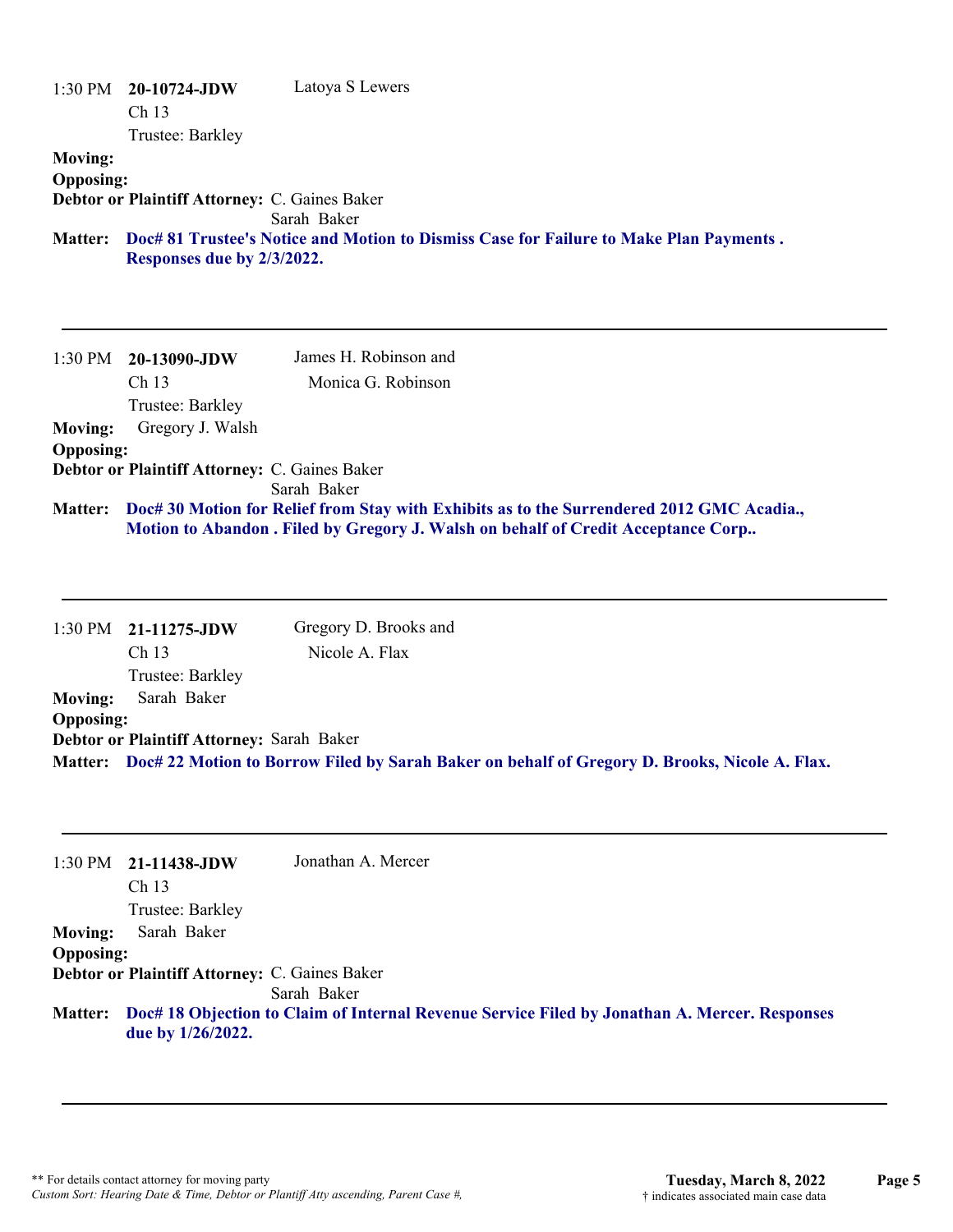|                  | $1:30 \text{ PM}$ 21-12346-JDW                       | Jerry Deshawn Buford                                                                        |
|------------------|------------------------------------------------------|---------------------------------------------------------------------------------------------|
|                  | Ch <sub>13</sub>                                     |                                                                                             |
|                  | Trustee: Barkley                                     |                                                                                             |
| <b>Moving:</b>   | Locke D. Barkley                                     |                                                                                             |
| <b>Opposing:</b> |                                                      |                                                                                             |
|                  | <b>Debtor or Plaintiff Attorney: C. Gaines Baker</b> |                                                                                             |
|                  |                                                      | Sarah Baker                                                                                 |
| <b>Matter:</b>   |                                                      | Doc# 25 Objection to Confirmation of Chapter 13 Plan Filed by Locke D. Barkley on behalf of |
|                  | <b>Locke D. Barkley</b>                              |                                                                                             |
|                  |                                                      |                                                                                             |

1:30 PM **21-12371-JDW**  Ch 13 Trustee: Barkley Robert W. Williams **Moving:** Locke D. Barkley **Opposing: Debtor or Plaintiff Attorney:** C. Gaines Baker Sarah Baker **Doc# 17 Objection to Confirmation of Chapter 13 Plan Filed by Locke D. Barkley on behalf of Matter: Locke D. Barkley**

|                  | $1:30 \text{ PM}$ 21-12409-JDW<br>Ch <sub>13</sub> | Sherry Lynn Callahand                                                                        |
|------------------|----------------------------------------------------|----------------------------------------------------------------------------------------------|
|                  | Trustee: Barkley                                   |                                                                                              |
| <b>Moving:</b>   | Brittan Webb Robinson                              |                                                                                              |
| <b>Opposing:</b> |                                                    |                                                                                              |
|                  | Debtor or Plaintiff Attorney: C. Gaines Baker      |                                                                                              |
|                  |                                                    | Sarah Baker                                                                                  |
| <b>Matter:</b>   | of Southern Security FCU                           | Doc# 9 Objection to Confirmation of Chapter 13 Plan Filed by Brittan Webb Robinson on behalf |

|                  | $1:30 \text{ PM}$ 21-12409-JDW                       | Sherry Lynn Callahand                                                                                |
|------------------|------------------------------------------------------|------------------------------------------------------------------------------------------------------|
|                  | Ch <sub>13</sub>                                     |                                                                                                      |
|                  | Trustee: Barkley                                     |                                                                                                      |
| <b>Moving:</b>   | Bart M. Adams                                        |                                                                                                      |
| <b>Opposing:</b> |                                                      |                                                                                                      |
|                  | <b>Debtor or Plaintiff Attorney: C. Gaines Baker</b> |                                                                                                      |
|                  |                                                      | Sarah Baker                                                                                          |
|                  | <b>Franklin Financial</b>                            | Matter: Doc# 13 Objection to Confirmation of Chapter 13 Plan Filed by Bart M. Adams on behalf of 1st |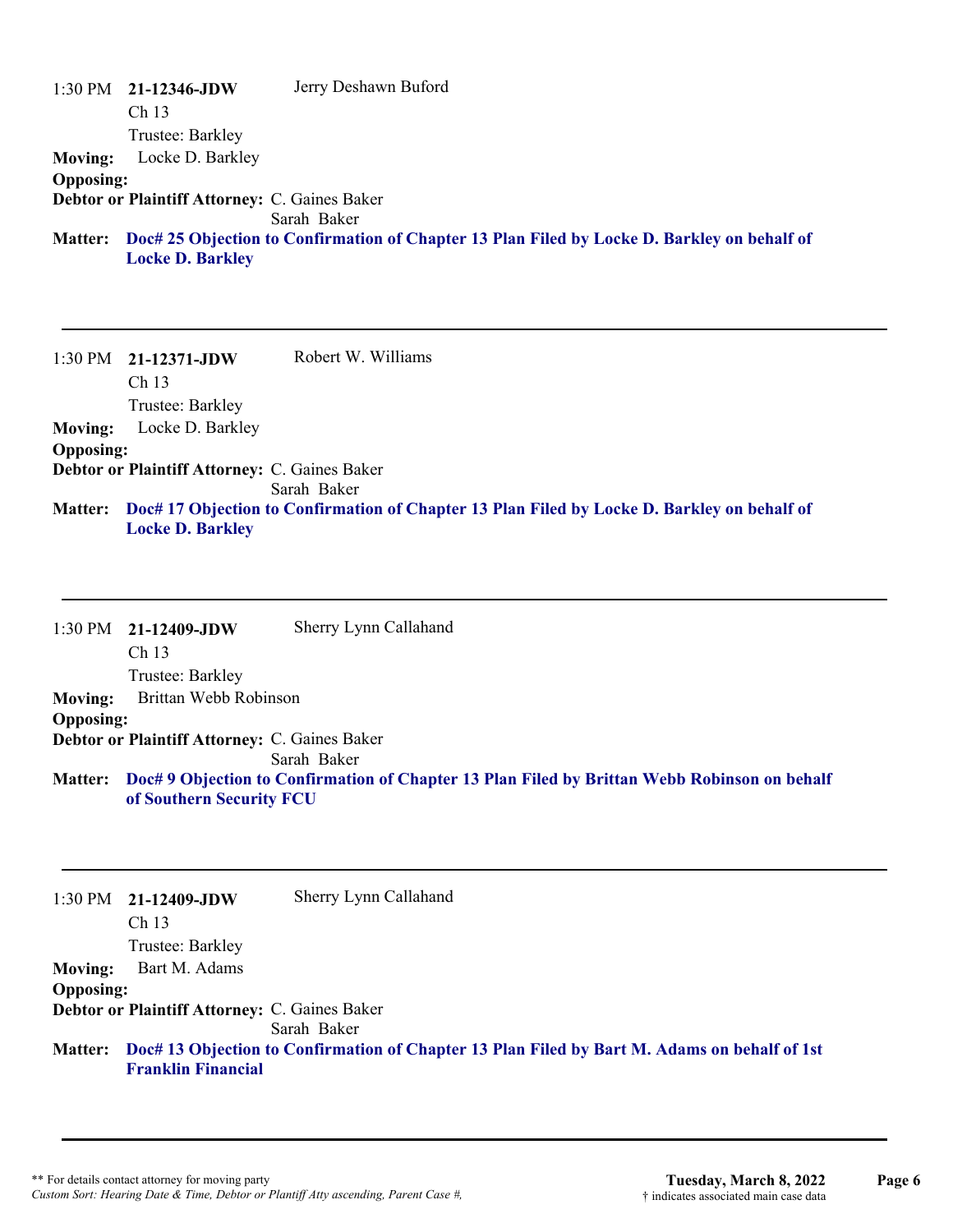1:30 PM **21-12409-JDW**  Ch 13 Trustee: Barkley Sherry Lynn Callahand **Moving:** Kelli Michelle Stevens **Opposing: Debtor or Plaintiff Attorney:** C. Gaines Baker Sarah Baker **Doc# 16 Objection to Confirmation of Chapter 13 Plan Filed by Kelli Michelle Stevens on behalf Matter: of Tower Loan of Mississippi LLC**

1:30 PM **21-12459-JDW**  Ch 13 Trustee: Barkley Danny Stevenson and Sherry A. Stevenson **Moving:** Rosamond H. Posey **Opposing: Debtor or Plaintiff Attorney:** C. Gaines Baker Sarah Baker **Doc# 16 Objection to Confirmation of Chapter 13 Plan Filed by Rosamond H. Posey on behalf of Matter: New Idea Financial, Inc.**

1:30 PM **22-10009-JDW**  Ch 13 Trustee: Barkley Jacob D. Glover **Moving:** Karen A. Maxcy **Opposing: Debtor or Plaintiff Attorney:** C. Gaines Baker Sarah Baker **Doc# 16 Objection to Confirmation of Chapter 13 Plan Filed by Karen A. Maxcy on behalf of Matter: PNC Bank, National Association**

| 1:30 PM          | 19-10483-JDW      | Patrick J Bacon and                                                                                                                                                              |
|------------------|-------------------|----------------------------------------------------------------------------------------------------------------------------------------------------------------------------------|
|                  | Ch <sub>13</sub>  | Amy B Bacon                                                                                                                                                                      |
|                  | Trustee: Vardaman |                                                                                                                                                                                  |
| <b>Moving:</b>   | Gregory J. Walsh  |                                                                                                                                                                                  |
| <b>Opposing:</b> |                   |                                                                                                                                                                                  |
|                  |                   | <b>Debtor or Plaintiff Attorney: Kimberly Brown Bowling</b>                                                                                                                      |
|                  |                   | Matter: Doc# 40 Motion for Relief from Stay with Exhibits as to the 2013 Dodge Challenger., Motion to<br>Abandon . Filed by Gregory J. Walsh on behalf of Credit Acceptance Corp |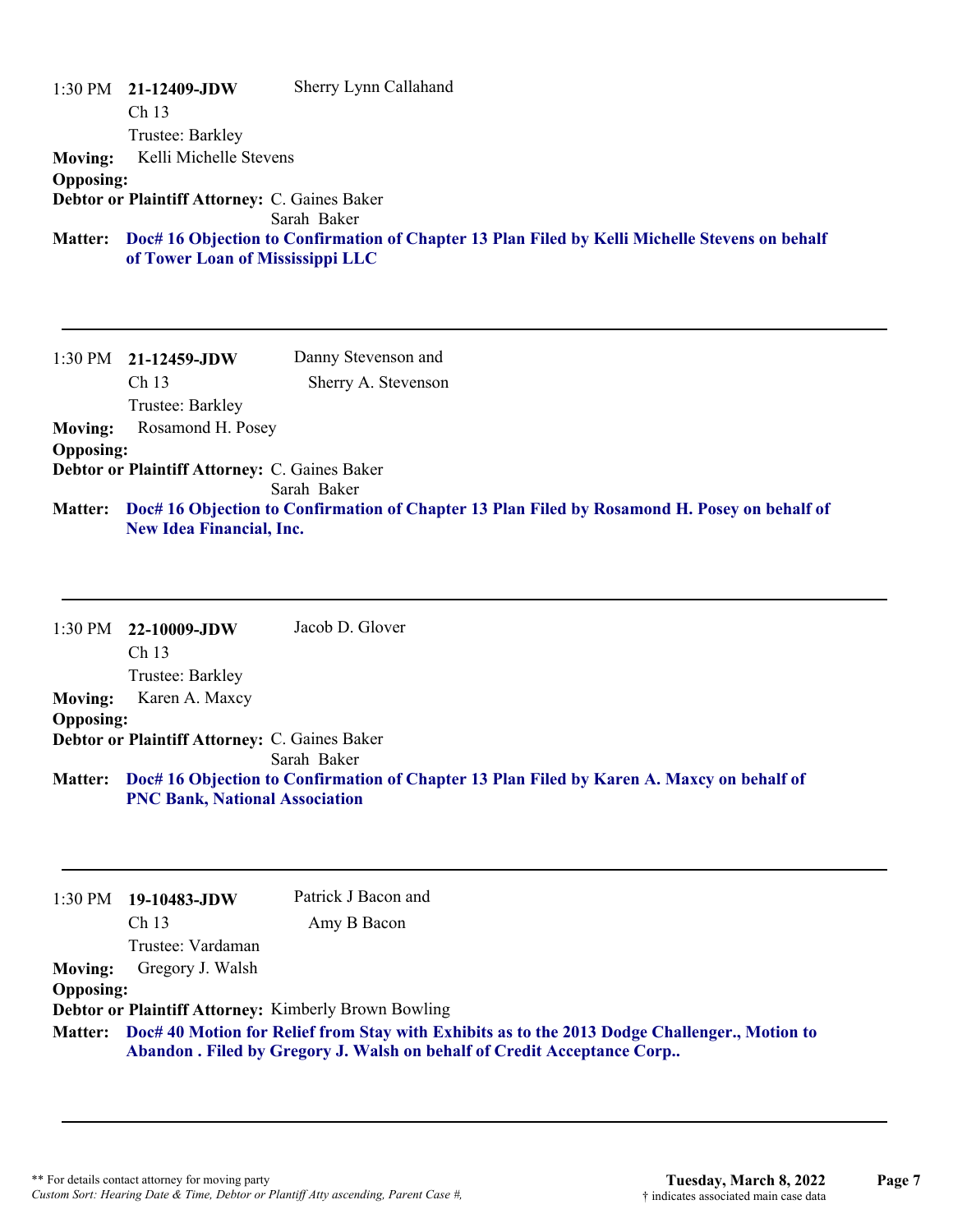|                                    | $1:30 \text{ PM}$ 21-12123-JDW<br>Ch <sub>13</sub><br>Trustee: Vardaman | Steven O. Mardis and<br>Melissa A. Mardis                                                                                                                                                                                                                |
|------------------------------------|-------------------------------------------------------------------------|----------------------------------------------------------------------------------------------------------------------------------------------------------------------------------------------------------------------------------------------------------|
| <b>Moving:</b><br><b>Opposing:</b> | Karen A. Maxcy                                                          |                                                                                                                                                                                                                                                          |
|                                    | <b>Debtor or Plaintiff Attorney: Kimberly Brown Bowling</b>             |                                                                                                                                                                                                                                                          |
| <b>Matter:</b>                     |                                                                         | Doc# 18 Motion for Relief from Stay., Motion to Abandon and Certificate of Service (2016<br>Crestliner VT 17 Pro). Filed by Karen A. Maxcy on behalf of Bank of the West. (Attachments: #1<br>Exhibit A $# 2$ Exhibit B $# 3$ Exhibit C $# 4$ Exhibit D) |
|                                    | $1:30 \text{ PM}$ 21-12416-JDW<br>Ch 13<br>Trustee: Vardaman            | Eron C. Harden                                                                                                                                                                                                                                           |
| <b>Moving:</b>                     | Constance Morrow                                                        |                                                                                                                                                                                                                                                          |
| <b>Opposing:</b>                   |                                                                         |                                                                                                                                                                                                                                                          |
|                                    | <b>Debtor or Plaintiff Attorney: Kimberly Brown Bowling</b>             |                                                                                                                                                                                                                                                          |
| <b>Matter:</b>                     | <b>Mississippi Department of Human Services</b>                         | Doc# 15 Objection to Confirmation of Chapter 13 Plan Filed by Constance Morrow on behalf of                                                                                                                                                              |

|                  | 1:30 PM 21-12416-JDW | Eron C. Harden                                                                                                                                |
|------------------|----------------------|-----------------------------------------------------------------------------------------------------------------------------------------------|
|                  | Ch <sub>13</sub>     |                                                                                                                                               |
|                  | Trustee: Vardaman    |                                                                                                                                               |
| <b>Moving:</b>   | B. Joey Hood II      |                                                                                                                                               |
| <b>Opposing:</b> |                      |                                                                                                                                               |
|                  |                      | Debtor or Plaintiff Attorney: Kimberly Brown Bowling                                                                                          |
|                  |                      | Matter: Doc# 17 Objection to Confirmation of Chapter 13 Plan Filed by B. Joey Hood II on behalf of First                                      |
|                  |                      | Metropolitan Financial Services - Ripley Branch c/o B. Joey Hood, II Attorney at Law, PLLC<br>(Attachments: #1 Exhibit #2 Exhibit) (Hood, B.) |

|                  | $1:30 \text{ PM}$ 21-12416-JDW                       | Eron C. Harden                                                                                                                                  |
|------------------|------------------------------------------------------|-------------------------------------------------------------------------------------------------------------------------------------------------|
|                  | Ch <sub>13</sub>                                     |                                                                                                                                                 |
|                  | Trustee: Vardaman                                    |                                                                                                                                                 |
| <b>Moving:</b>   | Brittan Webb Robinson                                |                                                                                                                                                 |
| <b>Opposing:</b> |                                                      |                                                                                                                                                 |
|                  | Debtor or Plaintiff Attorney: Kimberly Brown Bowling |                                                                                                                                                 |
|                  |                                                      | Matter: Doc# 19 Objection to Confirmation of Chapter 13 Plan Filed by Brittan Webb Robinson on<br>behalf of AF Title Co. dba American Financial |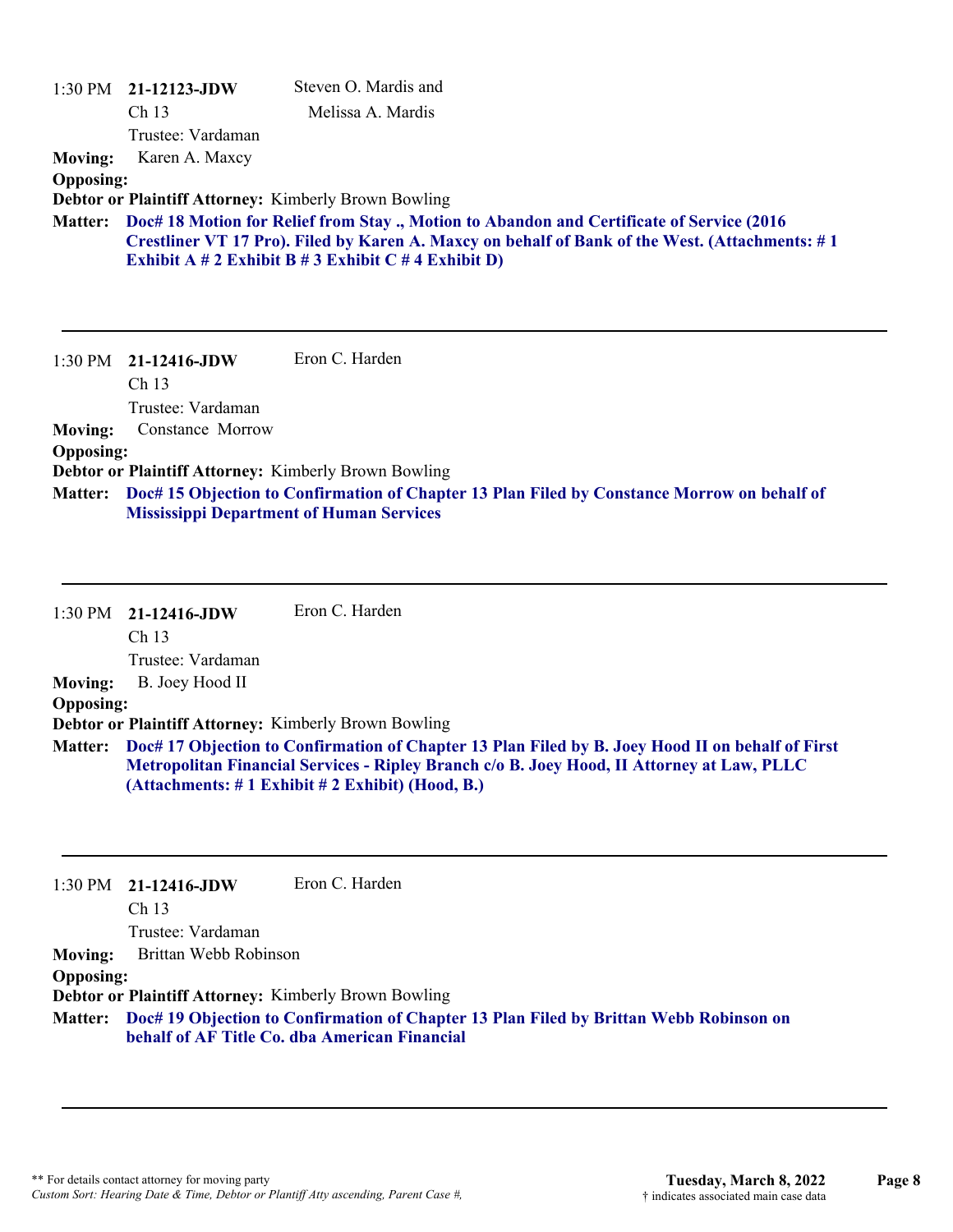|                  | $1:30$ PM $22-10008$ -JDW | Robert G. Evans                                                                                  |
|------------------|---------------------------|--------------------------------------------------------------------------------------------------|
|                  | Ch <sub>13</sub>          |                                                                                                  |
|                  | Trustee: Vardaman         |                                                                                                  |
| <b>Moving:</b>   | Bart M. Adams             |                                                                                                  |
| <b>Opposing:</b> |                           |                                                                                                  |
|                  |                           | Debtor or Plaintiff Attorney: Kimberly Brown Bowling                                             |
|                  | <b>Republic Finance</b>   | Matter: Doc# 15 Objection to Confirmation of Chapter 13 Plan Filed by Bart M. Adams on behalf of |

1:30 PM **22-10008-JDW**  Ch 13 Trustee: Vardaman Robert G. Evans **Moving:** Kelli Michelle Stevens **Opposing: Debtor or Plaintiff Attorney:** Kimberly Brown Bowling **Doc# 18 Objection to Confirmation of Chapter 13 Plan Filed by Kelli Michelle Stevens on behalf Matter: of Gulfco of Mississippi LLC**

|                  | 1:30 PM 19-14056-JDW                             | Pamela Renee Sharpe                                                                    |
|------------------|--------------------------------------------------|----------------------------------------------------------------------------------------|
|                  | Ch <sub>13</sub>                                 |                                                                                        |
|                  | Trustee: Barkley                                 |                                                                                        |
| <b>Moving:</b>   |                                                  |                                                                                        |
| <b>Opposing:</b> |                                                  |                                                                                        |
|                  | Debtor or Plaintiff Attorney: Stacy Hall Clinton |                                                                                        |
| <b>Matter:</b>   |                                                  | Doc# 46 Trustee's Notice and Motion to Dismiss Case for Failure to Make Plan Payments. |
|                  | Responses due by 1/3/2022.                       |                                                                                        |

|                          | Michael Lipsey and                                                                                                                                                                 |
|--------------------------|------------------------------------------------------------------------------------------------------------------------------------------------------------------------------------|
| Ch <sub>13</sub>         | Tasha M. Lipsey                                                                                                                                                                    |
| Trustee: Barkley         |                                                                                                                                                                                    |
|                          |                                                                                                                                                                                    |
|                          |                                                                                                                                                                                    |
|                          |                                                                                                                                                                                    |
| <b>Exhibit A - Note)</b> | Doc# 45 Motion for Relief from Stay., Motion to Abandon., Motion for Adequate Protection<br>Filed by Edward E. Lawler Jr. on behalf of 21st Mortgage Corporation. (Attachments: #1 |
|                          | 21-10593-JDW<br>Edward E. Lawler Jr.<br><b>Opposing:</b><br>Debtor or Plaintiff Attorney: Denvil F. Crowe                                                                          |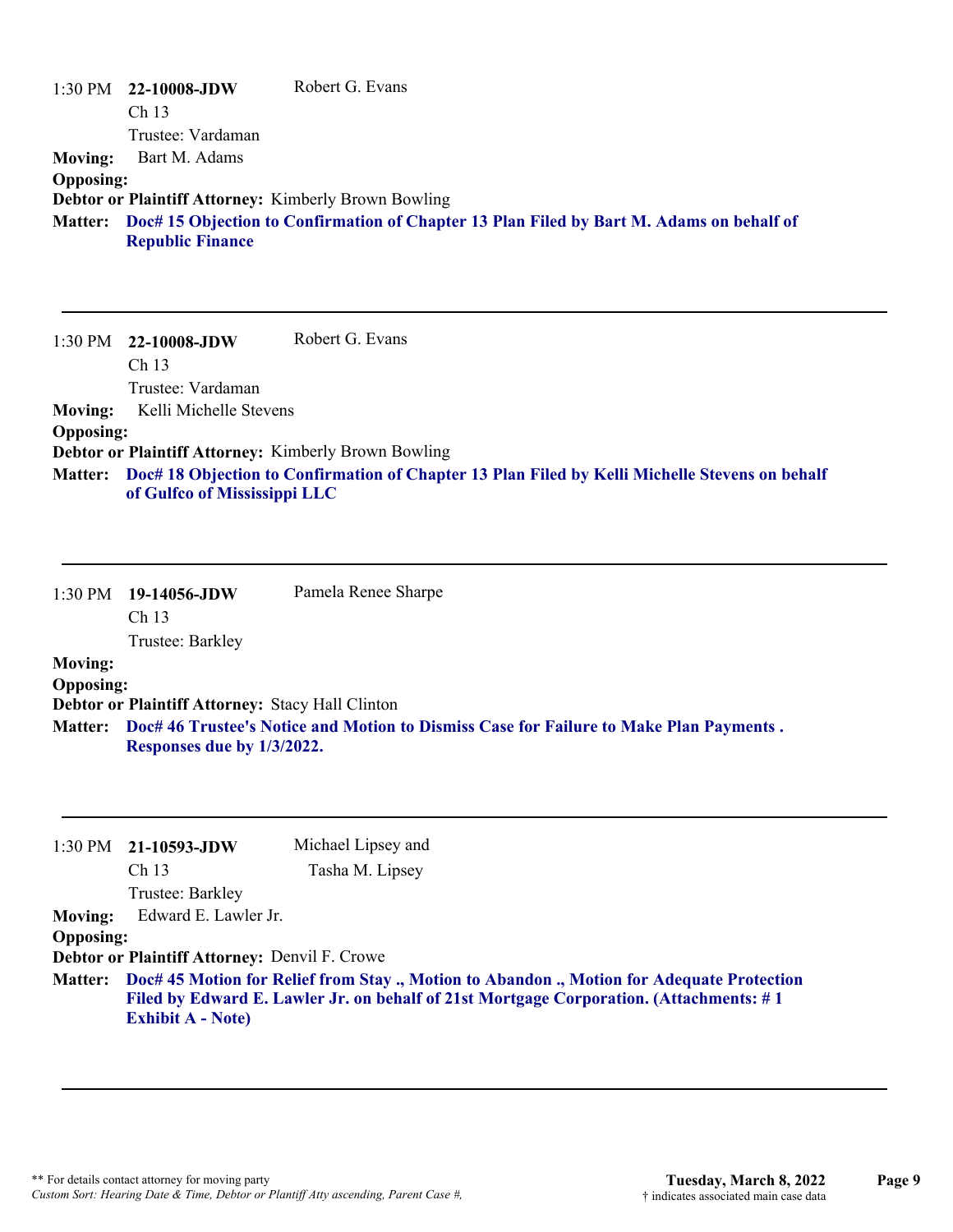| <b>Moving:</b><br><b>Opposing:</b>                   | 1:30 PM 21-11562-JDW<br>Ch <sub>13</sub><br>Trustee: Barkley<br>Jacob C Zweig<br><b>Debtor or Plaintiff Attorney: Denvil F. Crowe</b> | Christopher R. Smith                                                                                                                                                                                                                                 |
|------------------------------------------------------|---------------------------------------------------------------------------------------------------------------------------------------|------------------------------------------------------------------------------------------------------------------------------------------------------------------------------------------------------------------------------------------------------|
| <b>Matter:</b>                                       |                                                                                                                                       | Doc# 24 Motion for Relief from Stay regarding a 2018 Chrysler 300., Motion to Abandon . Filed<br>by Jacob C Zweig on behalf of TD Auto Finance, LLC. (Attachments: #1 Exhibit Contract #2<br><b>Exhibit Title #3 Exhibit NADA #4 Proposed Order)</b> |
|                                                      | $1:30 \text{ PM}$ 17-14264-JDW<br>Ch <sub>13</sub><br>Trustee: Barkley                                                                | Jason L. Gates and<br>Menisha S. Gates                                                                                                                                                                                                               |
| <b>Moving:</b><br><b>Opposing:</b><br><b>Matter:</b> | Debtor or Plaintiff Attorney: William C. Cunningham<br>Responses due by 2/3/2022.                                                     | Doc# 95 Trustee's Notice and Motion to Dismiss Case for Failure to Make Plan Payments.                                                                                                                                                               |

|                  | 1:30 PM 20-11348-JDW                          | Tonya Dawn Skipworth                                                                   |
|------------------|-----------------------------------------------|----------------------------------------------------------------------------------------|
|                  | Ch <sub>13</sub>                              |                                                                                        |
|                  | Trustee: Barkley                              |                                                                                        |
| <b>Moving:</b>   |                                               |                                                                                        |
| <b>Opposing:</b> |                                               |                                                                                        |
|                  | Debtor or Plaintiff Attorney: William L. Fava |                                                                                        |
| <b>Matter:</b>   | Responses due by 2/3/2022.                    | Doc# 31 Trustee's Notice and Motion to Dismiss Case for Failure to Make Plan Payments. |

|                  | $1:30 \text{ PM}$ 21-11512-JDW                | Timothy Shane Cargill                                                                               |
|------------------|-----------------------------------------------|-----------------------------------------------------------------------------------------------------|
|                  | Ch <sub>13</sub>                              |                                                                                                     |
|                  | Trustee: Barkley                              |                                                                                                     |
| <b>Moving:</b>   | Locke D. Barkley                              |                                                                                                     |
| <b>Opposing:</b> |                                               |                                                                                                     |
|                  | Debtor or Plaintiff Attorney: William L. Fava |                                                                                                     |
|                  |                                               | Matter: Doc# 22 Objection to Confirmation of Chapter 13 Plan Filed by Locke D. Barkley on behalf of |
|                  | <b>Locke D. Barkley</b>                       |                                                                                                     |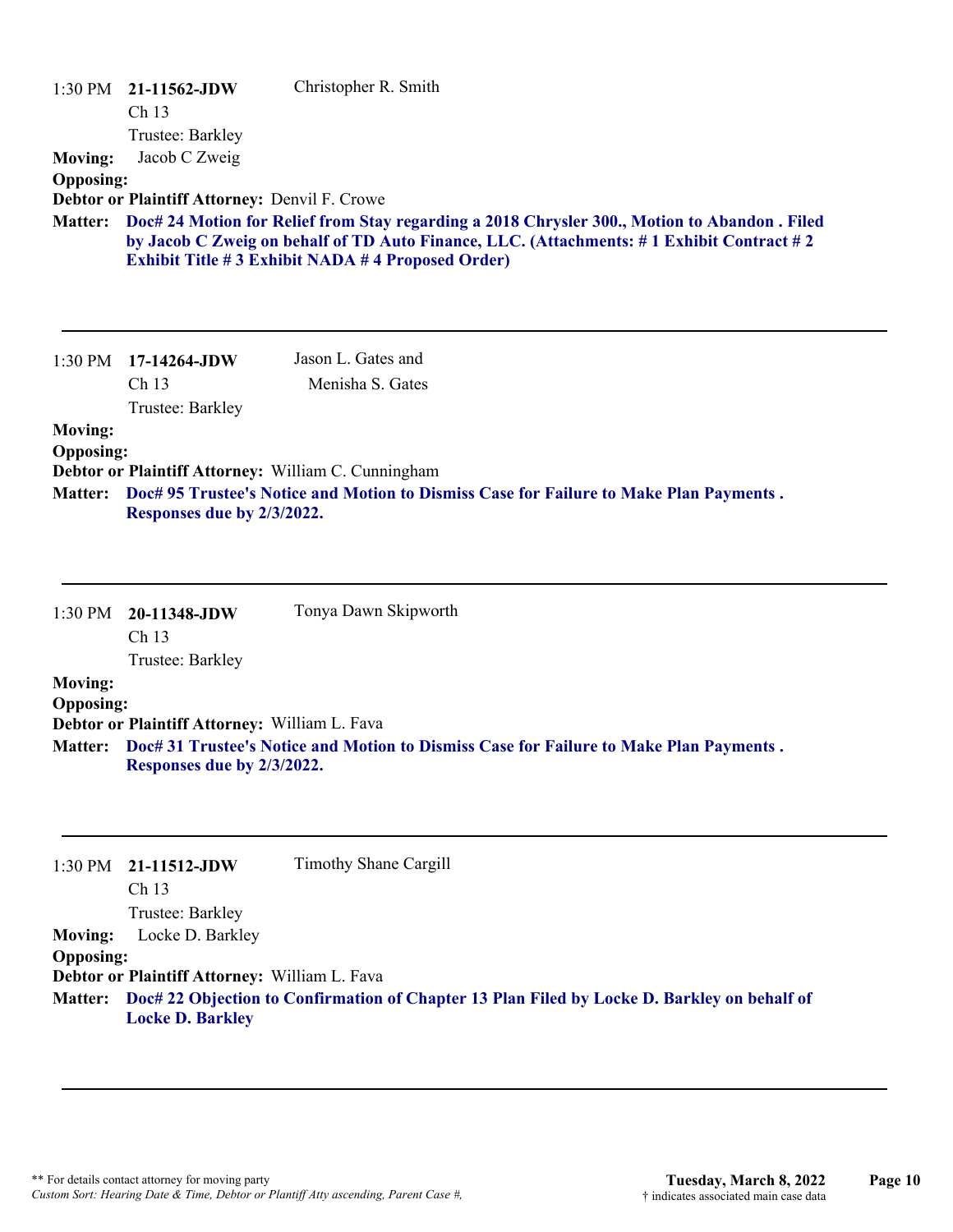| 1:30 PM                            | 21-11792-JDW<br>Ch <sub>13</sub><br>Trustee: Barkley                                    | Michael L Brooks                                                                              |
|------------------------------------|-----------------------------------------------------------------------------------------|-----------------------------------------------------------------------------------------------|
| <b>Moving:</b><br><b>Opposing:</b> | Debtor or Plaintiff Attorney: William L. Fava                                           | Matter: Doc# 15 Trustee's Notice and Motion to Dismiss Case. Responses due by 1/14/2022.      |
| $1:30$ PM                          | 21-12332-JDW<br>Ch 13<br>Trustee: Barkley                                               | David Ladrain Williams and<br>Nikki Williams                                                  |
| <b>Moving:</b>                     | William B. Palmertree                                                                   |                                                                                               |
| <b>Opposing:</b>                   |                                                                                         |                                                                                               |
| <b>Matter:</b>                     | Debtor or Plaintiff Attorney: William L. Fava<br>of Sycamore Bank                       | Doc# 14 Objection to Confirmation of Chapter 13 Plan Filed by William B. Palmertree on behalf |
| 1:30 PM                            | 21-12332-JDW<br>Ch 13<br>Trustee: Barkley                                               | David Ladrain Williams and<br>Nikki Williams                                                  |
| <b>Moving:</b>                     | William B. Palmertree                                                                   |                                                                                               |
| <b>Opposing:</b>                   |                                                                                         |                                                                                               |
| <b>Matter:</b>                     | Debtor or Plaintiff Attorney: William L. Fava<br>Palmertree on behalf of Sycamore Bank. | Doc# 12 Motion for Relief from Stay., in addition to Motion to Abandon. Filed by William B.   |
| 1:30 PM                            | 21-12332-JDW<br>Ch 13<br>Trustee: Barkley                                               | David Ladrain Williams and<br>Nikki Williams                                                  |
| <b>Moving:</b><br><b>Opposing:</b> | Locke D. Barkley                                                                        |                                                                                               |
|                                    | Debtor or Plaintiff Attorney: William L. Fava                                           |                                                                                               |
| <b>Matter:</b>                     | <b>Locke D. Barkley</b>                                                                 | Doc# 18 Objection to Confirmation of Chapter 13 Plan Filed by Locke D. Barkley on behalf of   |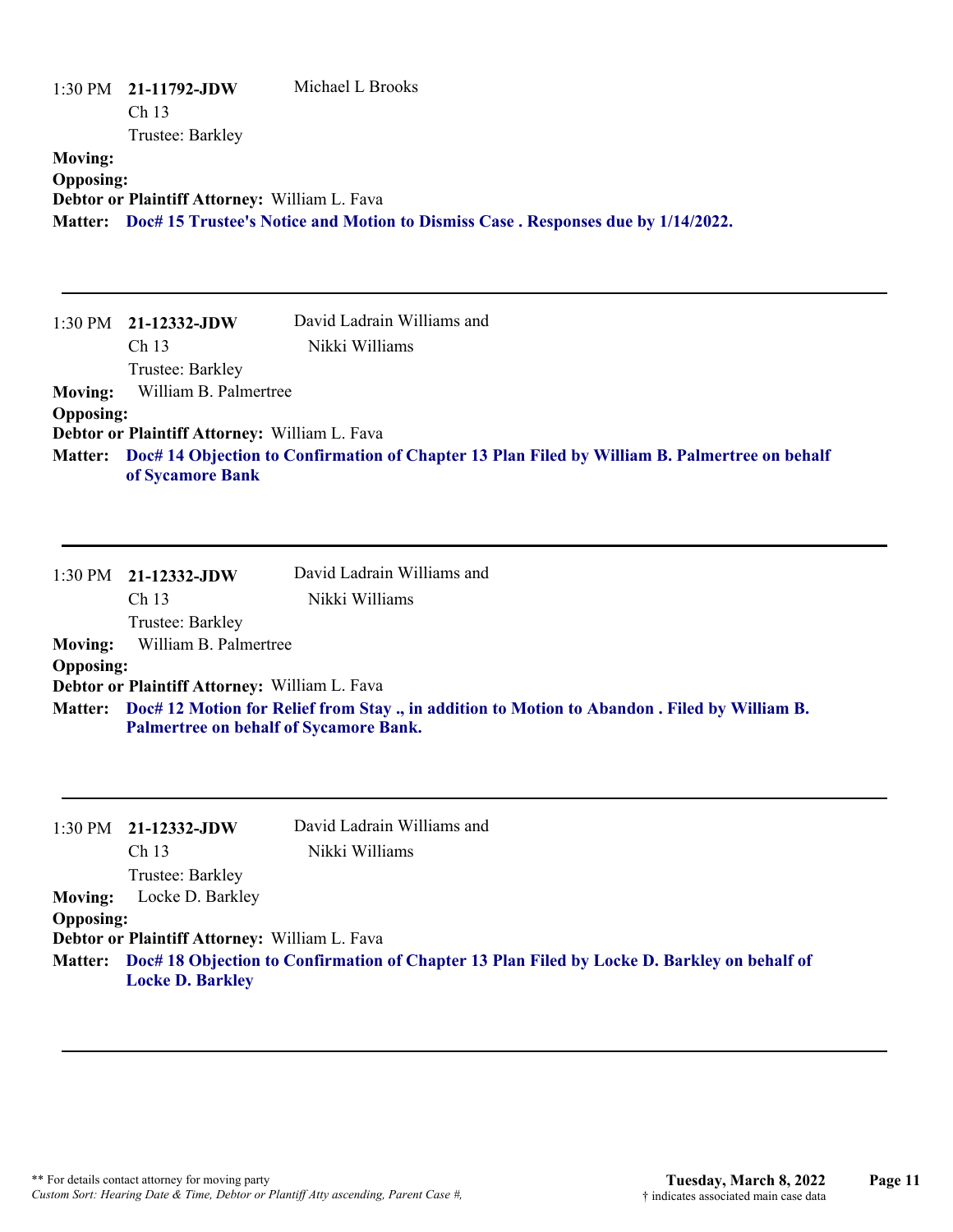| <b>Moving:</b><br><b>Opposing:</b>                   | 17-14525-JDW<br>Ch 13<br>Trustee: Barkley<br>Robert Gambrell<br>Debtor or Plaintiff Attorney: Robert Gambrell | Stephen R Lindley, Jr.<br>Matter: Doc# 37 Application to Compromise Controversy Filed by Robert Gambrell on behalf of Stephen<br>R Lindley Jr (Attachments: #1 Proposed Order) |
|------------------------------------------------------|---------------------------------------------------------------------------------------------------------------|--------------------------------------------------------------------------------------------------------------------------------------------------------------------------------|
| 1:30 PM                                              | 18-14302-JDW<br>Ch 13<br>Trustee: Barkley                                                                     | <b>Bernard A Presley</b>                                                                                                                                                       |
| <b>Moving:</b><br><b>Opposing:</b>                   | Debtor or Plaintiff Attorney: Robert Gambrell                                                                 | Doc# 47 Trustee's Notice and Motion to Dismiss Case for Failure to Make Plan Payments.                                                                                         |
| <b>Matter:</b>                                       | Responses due by 2/3/2022.                                                                                    |                                                                                                                                                                                |
| 1:30 PM                                              | 19-10934-JDW<br>Ch 13                                                                                         | Calandra L. Flowers                                                                                                                                                            |
| <b>Moving:</b><br><b>Opposing:</b><br><b>Matter:</b> | Trustee: Barkley<br>Debtor or Plaintiff Attorney: Robert Gambrell<br>Responses due by 2/3/2022.               | Doc# 42 Trustee's Notice and Motion to Dismiss Case for Failure to Make Plan Payments.                                                                                         |

**Debtor or Plaintiff Attorney:** Robert Gambrell

**Doc# 71 Trustee's Notice and Motion to Dismiss Case for Failure to Make Plan Payments . Matter: Responses due by 2/3/2022.**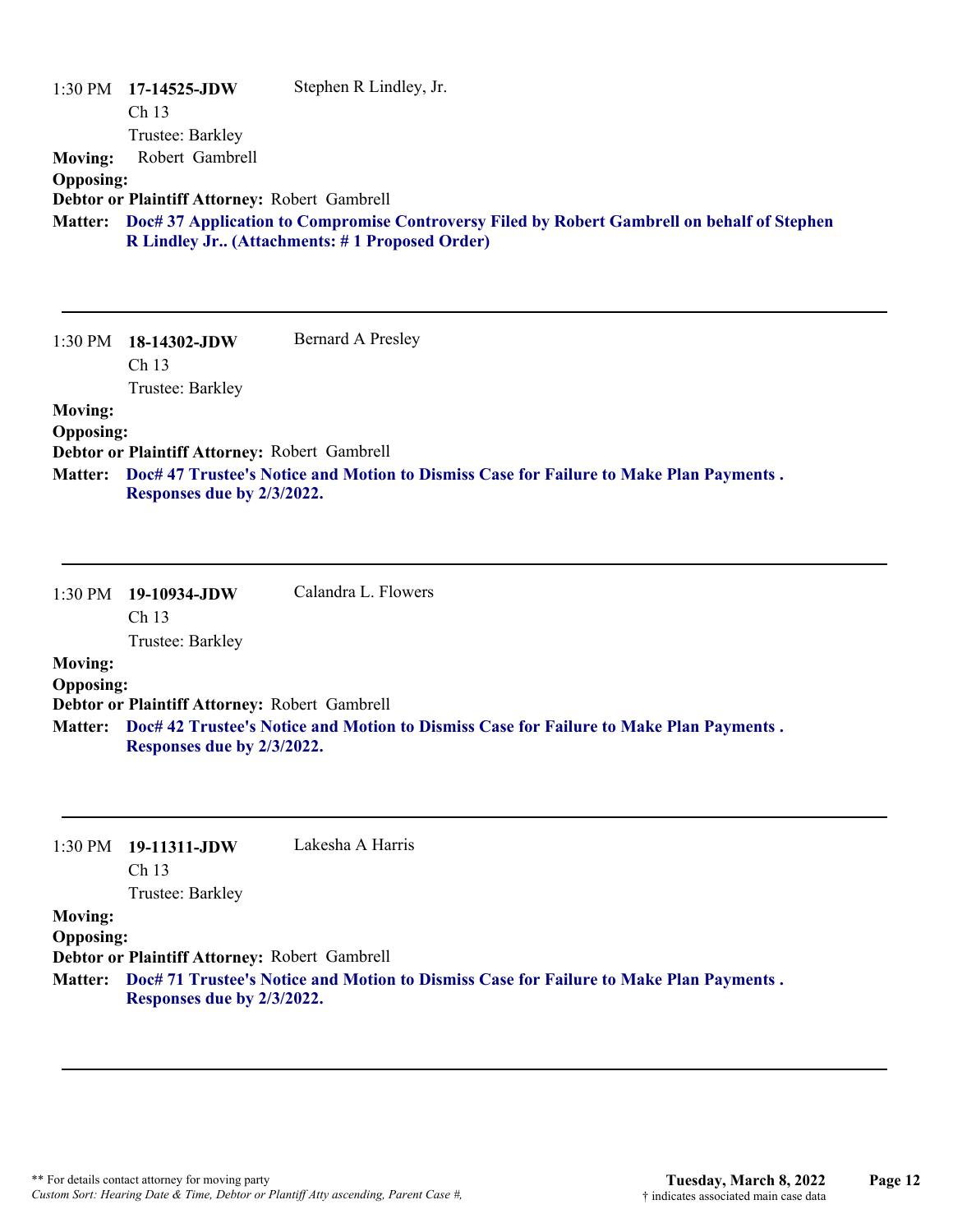|                                               | 1:30 PM 19-13184-JDW<br>Ch 13<br>Trustee: Barkley                           | Tiffany M McDaniel                                                                                                                                                                                                                                    |
|-----------------------------------------------|-----------------------------------------------------------------------------|-------------------------------------------------------------------------------------------------------------------------------------------------------------------------------------------------------------------------------------------------------|
| <b>Moving:</b>                                | Robert Gambrell                                                             |                                                                                                                                                                                                                                                       |
| <b>Opposing:</b>                              |                                                                             |                                                                                                                                                                                                                                                       |
|                                               | Debtor or Plaintiff Attorney: Robert Gambrell                               |                                                                                                                                                                                                                                                       |
| <b>Matter:</b>                                |                                                                             | Doc# 41 Application to Employ Evan D. Buxner for The Gori Law Firm and Robert Peirce of<br>Robert Peirce & Associates as attorney Filed by Robert Gambrell on behalf of Tiffany M<br>McDaniel. (Attachments: #1 Proposed Order) Modified on 2/1/2022. |
|                                               | 1:30 PM 19-14914-JDW                                                        | Shirley Dewayne Ivy and                                                                                                                                                                                                                               |
|                                               | Ch 13<br>Trustee: Barkley                                                   | Kimberly N Curry                                                                                                                                                                                                                                      |
| <b>Moving:</b><br><b>Opposing:</b><br>Matter: | Debtor or Plaintiff Attorney: Robert Gambrell<br>Responses due by 2/3/2022. | Doc# 40 Trustee's Notice and Motion to Dismiss Case for Failure to Make Plan Payments.                                                                                                                                                                |

|                  | 1:30 PM 20-11677-JDW                          | Gary Wayne Price and                                                                              |
|------------------|-----------------------------------------------|---------------------------------------------------------------------------------------------------|
|                  | Ch <sub>13</sub>                              | Trissia Ann Price                                                                                 |
|                  | Trustee: Vardaman                             |                                                                                                   |
| <b>Moving:</b>   | Lisa Johns                                    |                                                                                                   |
| <b>Opposing:</b> |                                               |                                                                                                   |
|                  | Debtor or Plaintiff Attorney: Robert Gambrell |                                                                                                   |
|                  | Johns.                                        | Matter: Doc# 72 Application to Compromise Controversy Filed by Lisa S. Johns on behalf of Lisa S. |

|                  | $1:30 \text{ PM}$ 20-11677-JDW                                                                         | Gary Wayne Price and                                                                     |
|------------------|--------------------------------------------------------------------------------------------------------|------------------------------------------------------------------------------------------|
|                  | Ch 13                                                                                                  | Trissia Ann Price                                                                        |
|                  | Trustee: Vardaman                                                                                      |                                                                                          |
| <b>Moving:</b>   | Lisa Johns                                                                                             |                                                                                          |
| <b>Opposing:</b> |                                                                                                        |                                                                                          |
|                  | Debtor or Plaintiff Attorney: Robert Gambrell                                                          |                                                                                          |
|                  | Matter: Doc# 73 Application for Compensation for Lisa S. Johns, Attorney, Fee: .33, Expenses: .73, for |                                                                                          |
|                  |                                                                                                        | Lisa S. Johns, Attorney, Fee: .33, Expenses: .73. Filed by Lisa S. Johns, Lisa S. Johns. |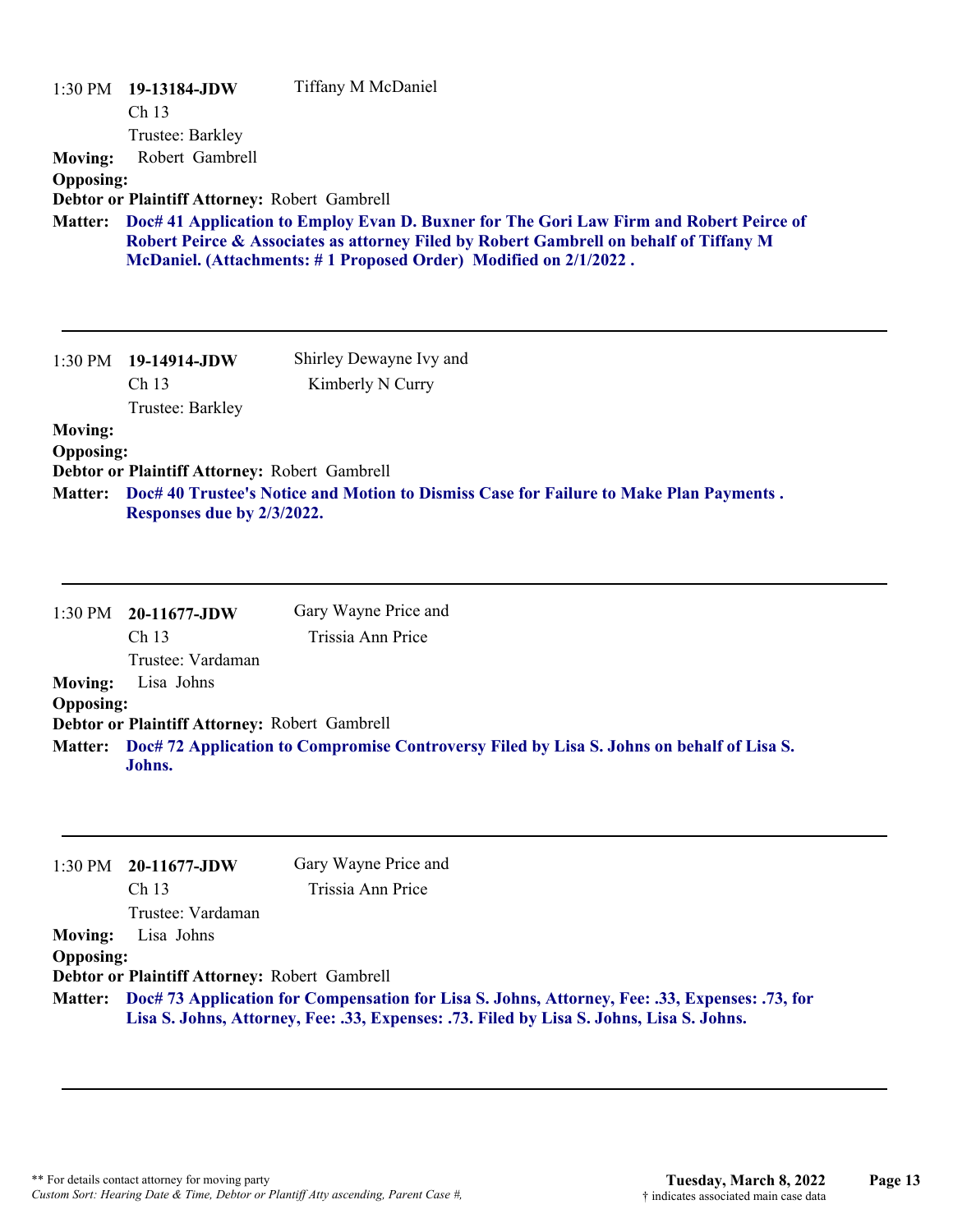| <b>Moving:</b><br><b>Opposing:</b>                   | 1:30 PM 21-10099-JDW<br>Ch 13<br>Trustee: Barkley<br>Robert Gambrell<br>Debtor or Plaintiff Attorney: Robert Gambrell | Michael G Ferguson<br>Matter: Doc# 48 Application to Compromise Controversy Filed by Robert Gambrell on behalf of Michael<br>G Ferguson. (Attachments: #1 Proposed Order) |
|------------------------------------------------------|-----------------------------------------------------------------------------------------------------------------------|---------------------------------------------------------------------------------------------------------------------------------------------------------------------------|
| 1:30 PM                                              | 21-12385-JDW<br>Ch 13<br>Trustee: Barkley                                                                             | Brent C Rushing and<br>Whitney M Rushing                                                                                                                                  |
| <b>Moving:</b><br><b>Opposing:</b><br><b>Matter:</b> | Locke D. Barkley<br>Debtor or Plaintiff Attorney: Robert Gambrell<br><b>Locke D. Barkley</b>                          | Doc# 21 Objection to Confirmation of Chapter 13 Plan Filed by Locke D. Barkley on behalf of                                                                               |
| 1:30 PM                                              | 22-10004-JDW<br>Ch 13<br>Trustee: Barkley                                                                             | Cedric J Wilbourn, Sr.                                                                                                                                                    |
| <b>Moving:</b>                                       | Locke D. Barkley                                                                                                      |                                                                                                                                                                           |
| <b>Opposing:</b>                                     | Debtor or Plaintiff Attorney: Robert Gambrell                                                                         |                                                                                                                                                                           |
| <b>Matter:</b>                                       | D. Barkley on behalf of Locke D. Barkley                                                                              | Doc# 28 Objection to Confirmation of Chapter 13 Plan (First Amended Plan Dkt.) Filed by Locke                                                                             |
| 1:30 PM                                              | 22-10004-JDW<br>Ch 13<br>Trustee: Barkley                                                                             | Cedric J Wilbourn, Sr.                                                                                                                                                    |
| <b>Moving:</b><br><b>Opposing:</b>                   | Kelli Michelle Stevens                                                                                                |                                                                                                                                                                           |

**Debtor or Plaintiff Attorney:** Robert Gambrell

**Doc# 30 Objection to Confirmation of Chapter 13 Plan Filed by Kelli Michelle Stevens on behalf Matter: of Tower Loan of Mississippi LLC**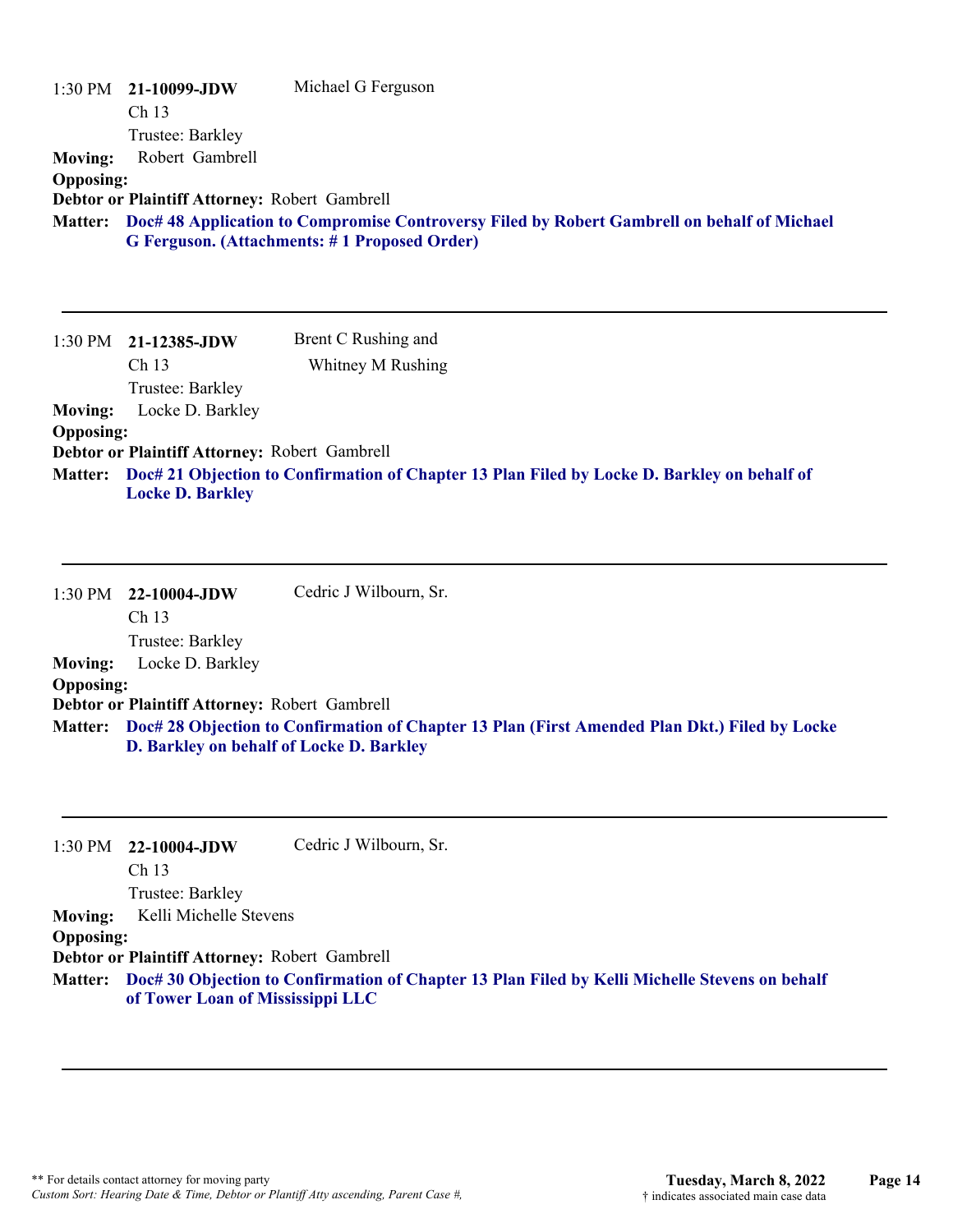### 1:30 PM **17-13847-JDW**  Ch 13 Trustee: Barkley Rolanda Mohead **Moving:** A. E. Rusty Harlow Jr. **Opposing: Debtor or Plaintiff Attorney:** A. E. Rusty Harlow **Doc# 62 Motion to Borrow Filed by A. E. Rusty Harlow Jr. on behalf of Rolanda Mohead. Matter: (Attachments: # 1 Proposed Order) (Harlow, A.)**

| 1:30 PM          | 21-10319-JDW                                            | Rhonda Hubbard                                                                         |
|------------------|---------------------------------------------------------|----------------------------------------------------------------------------------------|
|                  | Ch <sub>13</sub>                                        |                                                                                        |
|                  | Trustee: Barkley                                        |                                                                                        |
| <b>Moving:</b>   |                                                         |                                                                                        |
| <b>Opposing:</b> |                                                         |                                                                                        |
|                  | <b>Debtor or Plaintiff Attorney: A. E. Rusty Harlow</b> |                                                                                        |
| <b>Matter:</b>   |                                                         | Doc# 35 Trustee's Notice and Motion to Dismiss Case for Failure to Make Plan Payments. |
|                  | Responses due by 2/7/2022.                              |                                                                                        |

|                  | $1:30 \text{ PM}$ 21-11381-JDW                   | William Earl Poindexter, Jr.                                                             |
|------------------|--------------------------------------------------|------------------------------------------------------------------------------------------|
|                  | Ch <sub>13</sub>                                 |                                                                                          |
|                  | Trustee: Barkley                                 |                                                                                          |
| <b>Moving:</b>   |                                                  |                                                                                          |
| <b>Opposing:</b> |                                                  |                                                                                          |
|                  | Debtor or Plaintiff Attorney: A. E. Rusty Harlow |                                                                                          |
|                  |                                                  | Matter: Doc# 37 Trustee's Notice and Motion to Dismiss Case . Responses due by 2/3/2022. |

| 1:30 PM          | 21-11347-JDW<br>Ch <sub>13</sub>            | Sonia Jones                                                                                    |
|------------------|---------------------------------------------|------------------------------------------------------------------------------------------------|
|                  | Trustee: Barkley                            |                                                                                                |
| <b>Moving:</b>   |                                             |                                                                                                |
| <b>Opposing:</b> |                                             |                                                                                                |
|                  | Debtor or Plaintiff Attorney: John F Hughes |                                                                                                |
|                  | Responses due by 2/3/2022.                  | Matter: Doc# 34 Trustee's Notice and Motion to Dismiss Case for Failure to Make Plan Payments. |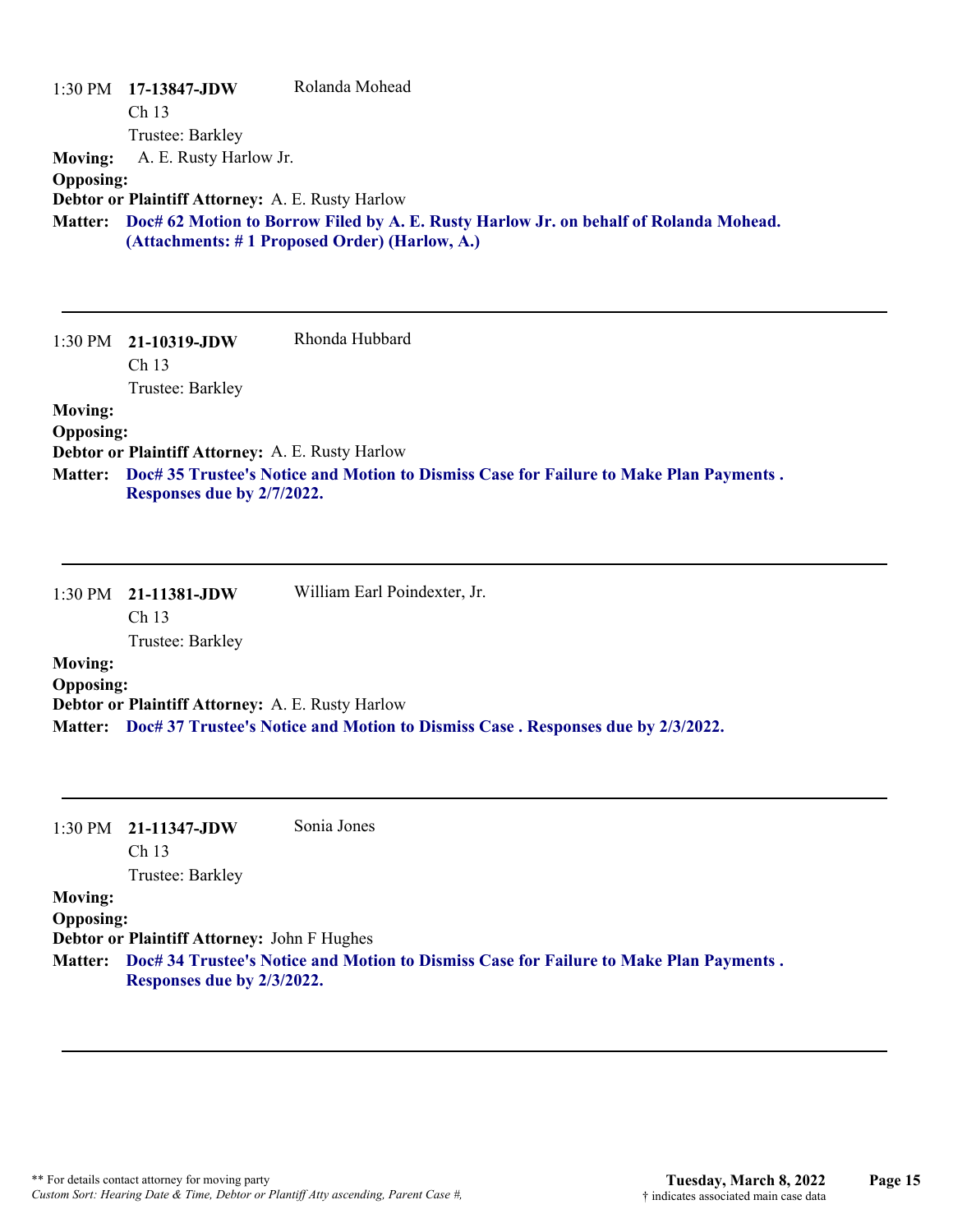|                                                      | $1:30 \text{ PM}$ 17-14077-JDW<br>Ch <sub>13</sub><br>Trustee: Barkley          | Donna Merrill                                                                           |
|------------------------------------------------------|---------------------------------------------------------------------------------|-----------------------------------------------------------------------------------------|
| <b>Moving:</b><br><b>Opposing:</b><br><b>Matter:</b> | Debtor or Plaintiff Attorney: Edward D. Lancaster<br>Responses due by 2/3/2022. | Doc# 106 Trustee's Notice and Motion to Dismiss Case for Failure to Make Plan Payments. |
| $1:30$ PM                                            | - 19-10113-JDW                                                                  | O'Dell Fox                                                                              |

Ch 13 Trustee: Barkley **Moving: Opposing: Debtor or Plaintiff Attorney:** Edward D. Lancaster **Doc# 48 Trustee's Notice and Motion to Dismiss Case for Failure to Make Plan Payments . Matter: Responses due by 2/3/2022.**

|                  | $1:30 \text{ PM}$ 19-10613-JDW | Louise Harville                                                                        |
|------------------|--------------------------------|----------------------------------------------------------------------------------------|
|                  | Ch <sub>13</sub>               |                                                                                        |
|                  | Trustee: Barkley               |                                                                                        |
| <b>Moving:</b>   |                                |                                                                                        |
| <b>Opposing:</b> |                                |                                                                                        |
|                  |                                | Debtor or Plaintiff Attorney: Edward D. Lancaster                                      |
| <b>Matter:</b>   | Responses due by 2/3/2022.     | Doc# 36 Trustee's Notice and Motion to Dismiss Case for Failure to Make Plan Payments. |

|                  | $1:30 \text{ PM}$ 19-13875-JDW<br>Ch <sub>13</sub>                                                                           | Dexter Preston and<br>Wanda Preston |
|------------------|------------------------------------------------------------------------------------------------------------------------------|-------------------------------------|
|                  | Trustee: Barkley                                                                                                             |                                     |
| <b>Moving:</b>   |                                                                                                                              |                                     |
| <b>Opposing:</b> |                                                                                                                              |                                     |
|                  | Debtor or Plaintiff Attorney: Robert Hudson Lomenick                                                                         |                                     |
|                  | Matter: Doc# 49 Trustee's Notice and Motion to Dismiss Case for Failure to Make Plan Payments.<br>Responses due by 2/3/2022. |                                     |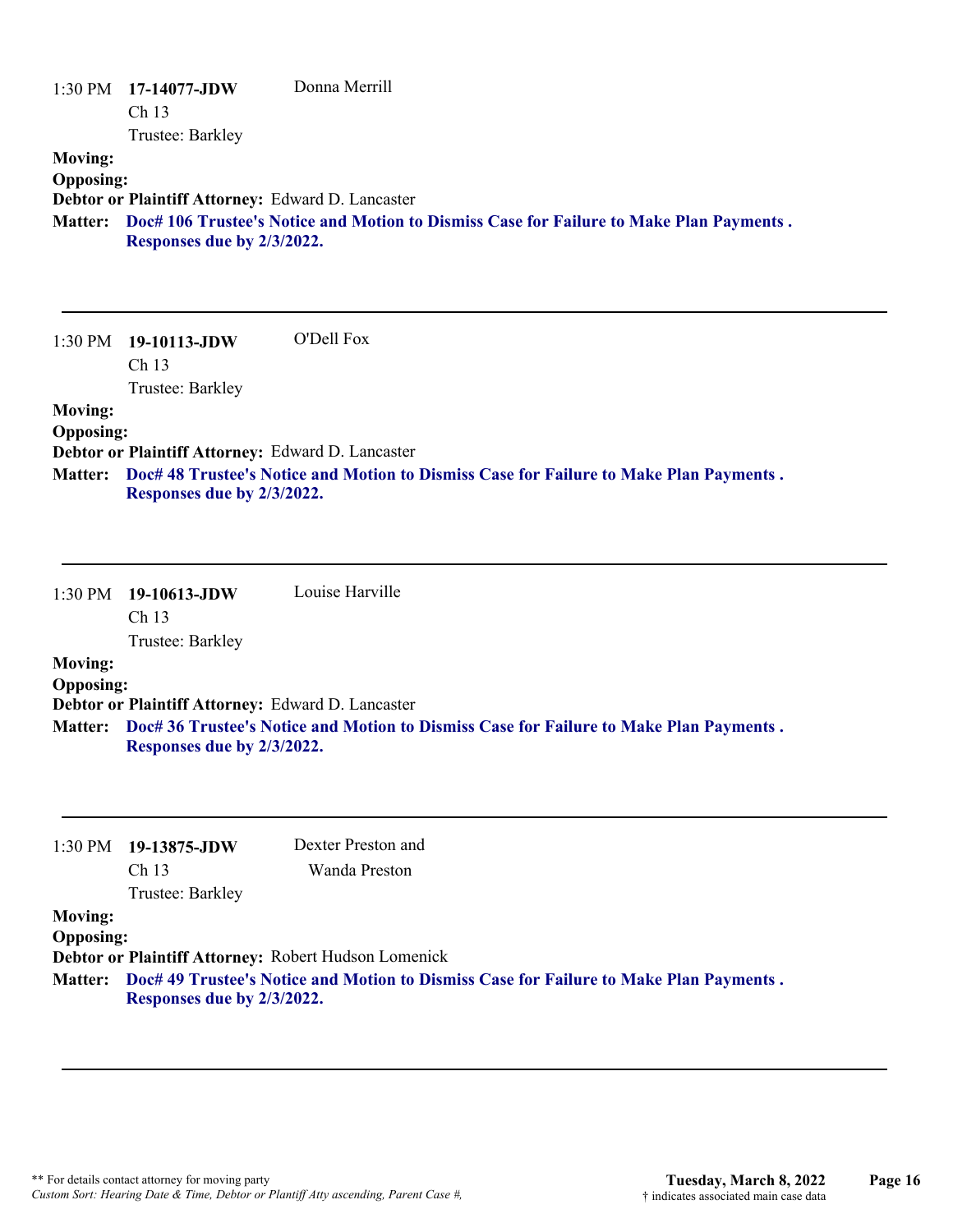|                  | $1:30$ PM $20-10131$ -JDW  | Sharon Lucas                                                                           |
|------------------|----------------------------|----------------------------------------------------------------------------------------|
|                  | Ch <sub>13</sub>           |                                                                                        |
|                  | Trustee: Barkley           |                                                                                        |
| <b>Moving:</b>   |                            |                                                                                        |
| <b>Opposing:</b> |                            |                                                                                        |
|                  |                            | Debtor or Plaintiff Attorney: Robert Hudson Lomenick                                   |
| <b>Matter:</b>   |                            | Doc# 34 Trustee's Notice and Motion to Dismiss Case for Failure to Make Plan Payments. |
|                  | Responses due by 2/3/2022. |                                                                                        |
|                  |                            |                                                                                        |
|                  |                            |                                                                                        |
|                  |                            |                                                                                        |

|                  | $1:30 \text{ PM}$ 21-11848-JDW | Randy Lee Holloway, Jr.                                                                             |
|------------------|--------------------------------|-----------------------------------------------------------------------------------------------------|
|                  | Ch <sub>13</sub>               |                                                                                                     |
|                  | Trustee: Barkley               |                                                                                                     |
| <b>Moving:</b>   | Locke D. Barkley               |                                                                                                     |
| <b>Opposing:</b> |                                |                                                                                                     |
|                  |                                | Debtor or Plaintiff Attorney: Robert Hudson Lomenick                                                |
|                  | <b>Locke D. Barkley</b>        | Matter: Doc# 29 Objection to Confirmation of Chapter 13 Plan Filed by Locke D. Barkley on behalf of |

| $1:30$ PM        | $18-12480$ -JDW                                | Amanda R. Forest                                                                       |
|------------------|------------------------------------------------|----------------------------------------------------------------------------------------|
|                  | Ch <sub>13</sub>                               |                                                                                        |
|                  | Trustee: Barkley                               |                                                                                        |
| <b>Moving:</b>   |                                                |                                                                                        |
| <b>Opposing:</b> |                                                |                                                                                        |
|                  | Debtor or Plaintiff Attorney: Jimmy E. McElroy |                                                                                        |
| <b>Matter:</b>   |                                                | Doc# 42 Trustee's Notice and Motion to Dismiss Case for Failure to Make Plan Payments. |
|                  | Responses due by 2/3/2022.                     |                                                                                        |

| 1:30 PM          | 18-12873-JDW                                          | Tracy Renee Golliday                                                                           |
|------------------|-------------------------------------------------------|------------------------------------------------------------------------------------------------|
|                  | Ch <sub>13</sub>                                      |                                                                                                |
|                  | Trustee: Barkley                                      |                                                                                                |
| <b>Moving:</b>   |                                                       |                                                                                                |
| <b>Opposing:</b> |                                                       |                                                                                                |
|                  | <b>Debtor or Plaintiff Attorney: Jimmy E. McElroy</b> |                                                                                                |
|                  |                                                       | Matter: Doc# 36 Trustee's Notice and Motion to Dismiss Case for Failure to Make Plan Payments. |
|                  | Responses due by 2/3/2022.                            |                                                                                                |
|                  |                                                       |                                                                                                |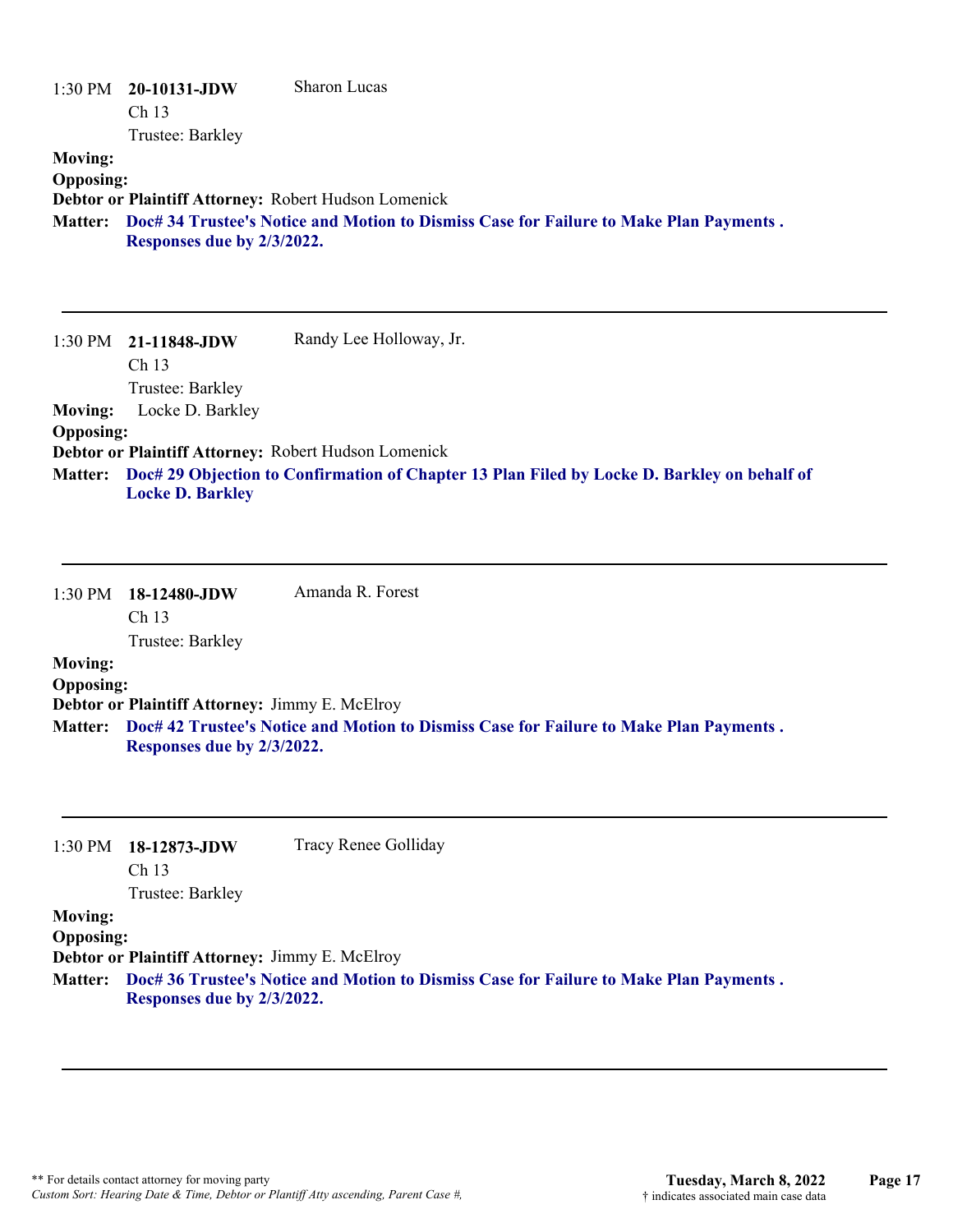|                  | $1:30 \text{ PM}$ 19-12229-JDW | Kenneth Eric Walton                                                                    |
|------------------|--------------------------------|----------------------------------------------------------------------------------------|
|                  | Ch <sub>13</sub>               |                                                                                        |
|                  | Trustee: Barkley               |                                                                                        |
| <b>Moving:</b>   |                                |                                                                                        |
| <b>Opposing:</b> |                                |                                                                                        |
|                  |                                | Debtor or Plaintiff Attorney: Jimmy E. McElroy                                         |
| <b>Matter:</b>   | Responses due by 2/3/2022.     | Doc# 40 Trustee's Notice and Motion to Dismiss Case for Failure to Make Plan Payments. |

|                  | $1:30 \text{ PM}$ 19-13061-JDW                                                                 | <b>Cherl Denise Robinson</b> |
|------------------|------------------------------------------------------------------------------------------------|------------------------------|
|                  | Ch <sub>13</sub>                                                                               |                              |
|                  | Trustee: Barkley                                                                               |                              |
| <b>Moving:</b>   | Jimmy E. McElroy                                                                               |                              |
| <b>Opposing:</b> |                                                                                                |                              |
|                  | <b>Debtor or Plaintiff Attorney: Jimmy E. McElroy</b>                                          |                              |
|                  | Matter: Doc# 37 Motion to Borrow Filed by Jimmy E. McElroy on behalf of Cherl Denise Robinson. |                              |
|                  | (McElroy, Jimmy)                                                                               |                              |

|                  | $1:30 \text{ PM}$ 19-14893-JDW | Cleola Sesson |
|------------------|--------------------------------|---------------|
|                  | Ch <sub>13</sub>               |               |
|                  | Trustee: Barkley               |               |
| <b>Moving:</b>   |                                |               |
| <b>Opposing:</b> |                                |               |

**Debtor or Plaintiff Attorney:** Jimmy E. McElroy

**Doc# 86 Trustee's Notice and Motion to Dismiss Case for Failure to Make Plan Payments . Matter: Responses due by 2/3/2022.**

| $1:30 \text{ PM}$ 20-10490-JDW | Lashon L. Boyd |
|--------------------------------|----------------|
| Ch <sub>13</sub>               |                |

Trustee: Barkley

## **Moving:**

**Opposing:**

**Debtor or Plaintiff Attorney:** Jimmy E. McElroy

**Doc# 26 Trustee's Notice and Motion to Dismiss Case for Failure to Make Plan Payments . Matter: Responses due by 2/3/2022.**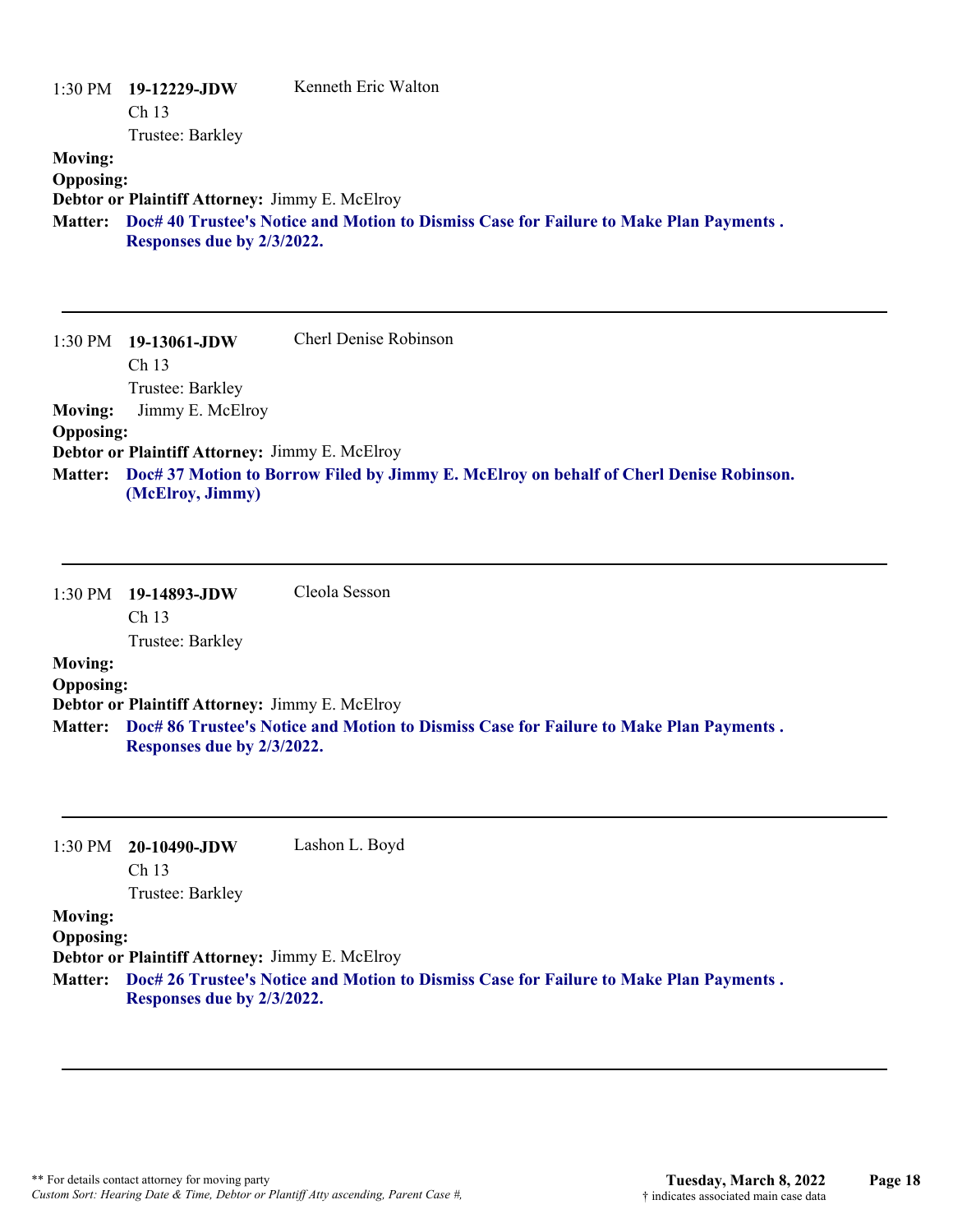| <b>Moving:</b><br><b>Opposing:</b>                   | 1:30 PM 20-10949-JDW<br>Ch <sub>13</sub><br>Trustee: Barkley                 | Rovenia Hall Dockery                                                                                                                                                           |
|------------------------------------------------------|------------------------------------------------------------------------------|--------------------------------------------------------------------------------------------------------------------------------------------------------------------------------|
| <b>Matter:</b>                                       | Debtor or Plaintiff Attorney: Jimmy E. McElroy<br>Responses due by 2/3/2022. | Doc# 20 Trustee's Notice and Motion to Dismiss Case for Failure to Make Plan Payments.                                                                                         |
| $1:30$ PM                                            | 20-12636-JDW<br>Ch 13<br>Trustee: Barkley                                    | Megretta Thomas                                                                                                                                                                |
| <b>Moving:</b><br><b>Opposing:</b>                   | Charles F. Barbour                                                           |                                                                                                                                                                                |
|                                                      | Debtor or Plaintiff Attorney: Jimmy E. McElroy                               |                                                                                                                                                                                |
| <b>Matter:</b>                                       |                                                                              | Doc# 28 Motion for Relief from Stay., Motion to Abandon. Filed by Charles F. Barbour on<br>behalf of VW Credit, Inc (Attachments: #1 Exhibit A #2 Exhibit B #3 Proposed Order) |
| 1:30 PM                                              | 20-12941-JDW                                                                 | Aquadrius Karone Harris and                                                                                                                                                    |
|                                                      | Ch <sub>13</sub>                                                             | Jacquline Denise Harris                                                                                                                                                        |
| <b>Moving:</b>                                       | Trustee: Barkley                                                             |                                                                                                                                                                                |
| <b>Opposing:</b>                                     |                                                                              |                                                                                                                                                                                |
| <b>Matter:</b>                                       | Debtor or Plaintiff Attorney: Jimmy E. McElroy<br>Responses due by 2/3/2022. | Doc# 42 Trustee's Notice and Motion to Dismiss Case for Failure to Make Plan Payments.                                                                                         |
| 1:30 PM                                              | 21-10055-JDW<br>Ch <sub>13</sub>                                             | Jon Anthony Pittman                                                                                                                                                            |
| <b>Moving:</b><br><b>Opposing:</b><br><b>Matter:</b> | Trustee: Barkley<br>Debtor or Plaintiff Attorney: Jimmy E. McElroy           | Doc# 29 Trustee's Notice and Motion to Dismiss Case for Failure to Make Plan Payments.                                                                                         |
|                                                      | Responses due by 2/3/2022.                                                   |                                                                                                                                                                                |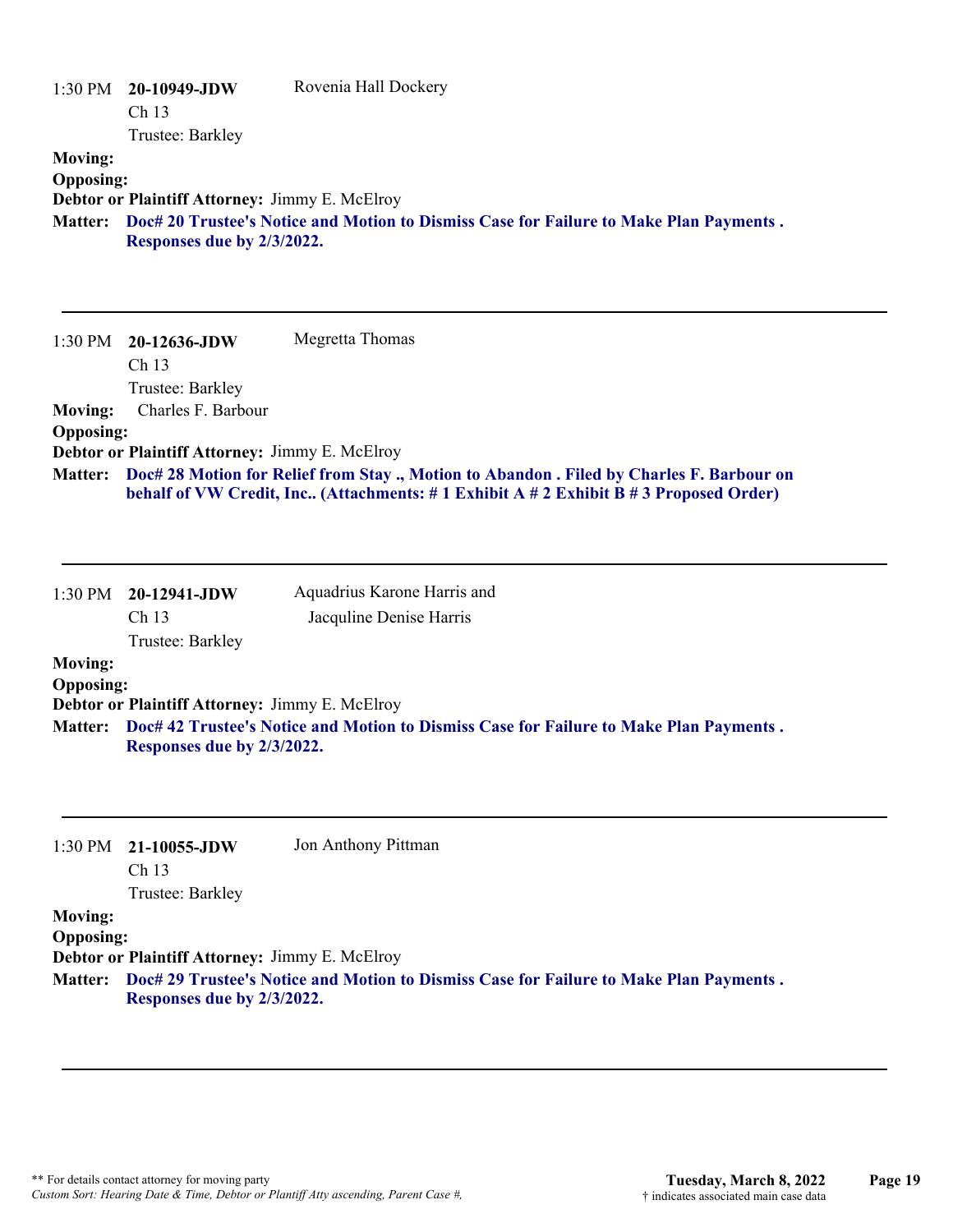| $1:30$ PM        | 21-11126-JDW                                   | Kjondro James                                                                                |
|------------------|------------------------------------------------|----------------------------------------------------------------------------------------------|
|                  | Ch <sub>13</sub>                               |                                                                                              |
|                  | Trustee: Barkley                               |                                                                                              |
| <b>Moving:</b>   | Jimmy E. McElroy                               |                                                                                              |
| <b>Opposing:</b> |                                                |                                                                                              |
|                  | Debtor or Plaintiff Attorney: Jimmy E. McElroy |                                                                                              |
| <b>Matter:</b>   | by $1/13/2022$ . (McElroy, Jimmy)              | Doc# 27 Objection to Claim of Internal Revenue Service Filed by Kjondro James. Responses due |
|                  |                                                |                                                                                              |

|                  | $1:30 \text{ PM}$ 21-11471-JDW                                                                                                                                                                                   | Jimmie O. Hood and |
|------------------|------------------------------------------------------------------------------------------------------------------------------------------------------------------------------------------------------------------|--------------------|
|                  | Ch <sub>13</sub>                                                                                                                                                                                                 | Lana B. Hood       |
|                  | Trustee: Barkley                                                                                                                                                                                                 |                    |
| <b>Moving:</b>   | Karen A. Maxcy                                                                                                                                                                                                   |                    |
| <b>Opposing:</b> |                                                                                                                                                                                                                  |                    |
|                  | Debtor or Plaintiff Attorney: Jimmy E. McElroy                                                                                                                                                                   |                    |
|                  | Matter: Doc# 31 Motion for Relief from Stay and Motion to Abandon. Filed by Karen A. Maxcy on behalf<br>of Rocket Mortgage, LLC F/K/A Quicken Loans, LLC F/K/A Quicken Loans Inc. Entered on<br>Docket by: (MRH) |                    |

|                  | $1:30$ PM $21-12183$ -JDW                             | Jeffrey Banks and |                                                                                                     |
|------------------|-------------------------------------------------------|-------------------|-----------------------------------------------------------------------------------------------------|
|                  | Ch 13                                                 | Erica Banks       |                                                                                                     |
|                  | Trustee: Barkley                                      |                   |                                                                                                     |
| <b>Moving:</b>   | Locke D. Barkley                                      |                   |                                                                                                     |
| <b>Opposing:</b> |                                                       |                   |                                                                                                     |
|                  | <b>Debtor or Plaintiff Attorney: Jimmy E. McElroy</b> |                   |                                                                                                     |
|                  | <b>Locke D. Barkley</b>                               |                   | Matter: Doc# 43 Objection to Confirmation of Chapter 13 Plan Filed by Locke D. Barkley on behalf of |

|                  | $1:30 \text{ PM}$ 21-12263-JDW                 | Vernita Lashore Swopshire                                                                              |
|------------------|------------------------------------------------|--------------------------------------------------------------------------------------------------------|
|                  | Ch 13                                          |                                                                                                        |
|                  | Trustee: Barkley                               |                                                                                                        |
| <b>Moving:</b>   | Kelli Michelle Stevens                         |                                                                                                        |
| <b>Opposing:</b> |                                                |                                                                                                        |
|                  | Debtor or Plaintiff Attorney: Jimmy E. McElroy |                                                                                                        |
|                  | of Gulfco of Mississippi LLC                   | Matter: Doc# 11 Objection to Confirmation of Chapter 13 Plan Filed by Kelli Michelle Stevens on behalf |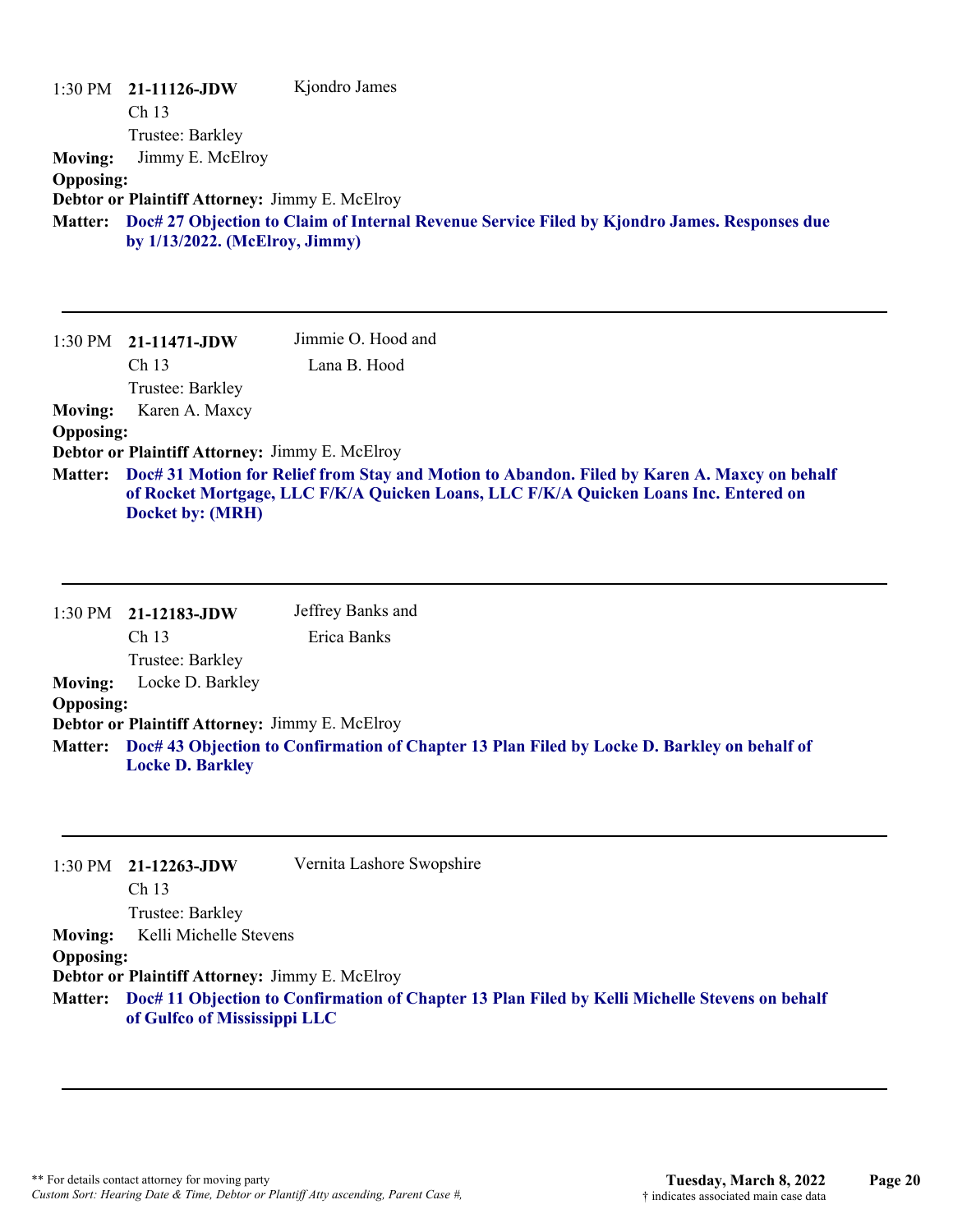| <b>Moving:</b><br><b>Opposing:</b> | 1:30 PM 22-10042-JDW<br>Ch <sub>13</sub><br>Trustee: Barkley<br>B. Joey Hood II | Marlon Antwan Mathis                                                                          |
|------------------------------------|---------------------------------------------------------------------------------|-----------------------------------------------------------------------------------------------|
| <b>Matter:</b>                     | Debtor or Plaintiff Attorney: Jimmy E. McElroy                                  | Doc# 15 Objection to Confirmation of Chapter 13 Plan Filed by B. Joey Hood II on behalf of    |
|                                    |                                                                                 | Treasurer Loans of Batesville, Inc. c/o B. Joey Hood, II (Attachments: #1 Exhibit) (Hood, B.) |
|                                    |                                                                                 |                                                                                               |
| 1:30 PM                            | 22-10042-JDW                                                                    | Marlon Antwan Mathis                                                                          |
|                                    | Ch 13                                                                           |                                                                                               |
|                                    | Trustee: Barkley                                                                |                                                                                               |
| <b>Moving:</b>                     | Locke D. Barkley                                                                |                                                                                               |
| <b>Opposing:</b>                   |                                                                                 |                                                                                               |
|                                    | Debtor or Plaintiff Attorney: Jimmy E. McElroy                                  |                                                                                               |
| <b>Matter:</b>                     | <b>Locke D. Barkley</b>                                                         | Doc# 17 Objection to Confirmation of Chapter 13 Plan Filed by Locke D. Barkley on behalf of   |
| 1:30 PM                            | 22-10042-JDW<br>Ch 13                                                           | Marlon Antwan Mathis                                                                          |
|                                    | Trustee: Barkley                                                                |                                                                                               |
| <b>Moving:</b>                     | Kelli Michelle Stevens                                                          |                                                                                               |
| <b>Opposing:</b>                   |                                                                                 |                                                                                               |

**Debtor or Plaintiff Attorney:** Jimmy E. McElroy

**Doc# 19 Objection to Confirmation of Chapter 13 Plan Filed by Kelli Michelle Stevens on behalf Matter: of Tower Loan of Mississippi LLC**

|                  | $1:30 \text{ PM}$ 21-10617-JDW                 | Arianna E Williams                                                                                                                                                                                                                                                                                                                                               |
|------------------|------------------------------------------------|------------------------------------------------------------------------------------------------------------------------------------------------------------------------------------------------------------------------------------------------------------------------------------------------------------------------------------------------------------------|
|                  | Ch <sub>13</sub>                               |                                                                                                                                                                                                                                                                                                                                                                  |
|                  | Trustee: Vardaman                              |                                                                                                                                                                                                                                                                                                                                                                  |
| <b>Moving:</b>   | Natalie K. Brown                               |                                                                                                                                                                                                                                                                                                                                                                  |
| <b>Opposing:</b> |                                                |                                                                                                                                                                                                                                                                                                                                                                  |
|                  | Debtor or Plaintiff Attorney: Dalton Middleton |                                                                                                                                                                                                                                                                                                                                                                  |
|                  |                                                | Matter: Doc# 22 Motion for Relief from Stay 1001 N SHERMAN DR, SHERMAN, MS 38828., Motion for<br>Relief from Stay (Codebtor or Child Support) Reed M Williams, Motion to Abandon 1001 N<br><b>SHERMAN DR, SHERMAN, MS 38828. Filed by Natalie K. Brown on behalf of Quicken Loans,</b><br>LLC. (Attachments: #1 Exhibit #2 Exhibit #3 Exhibit #4 Proposed Order) |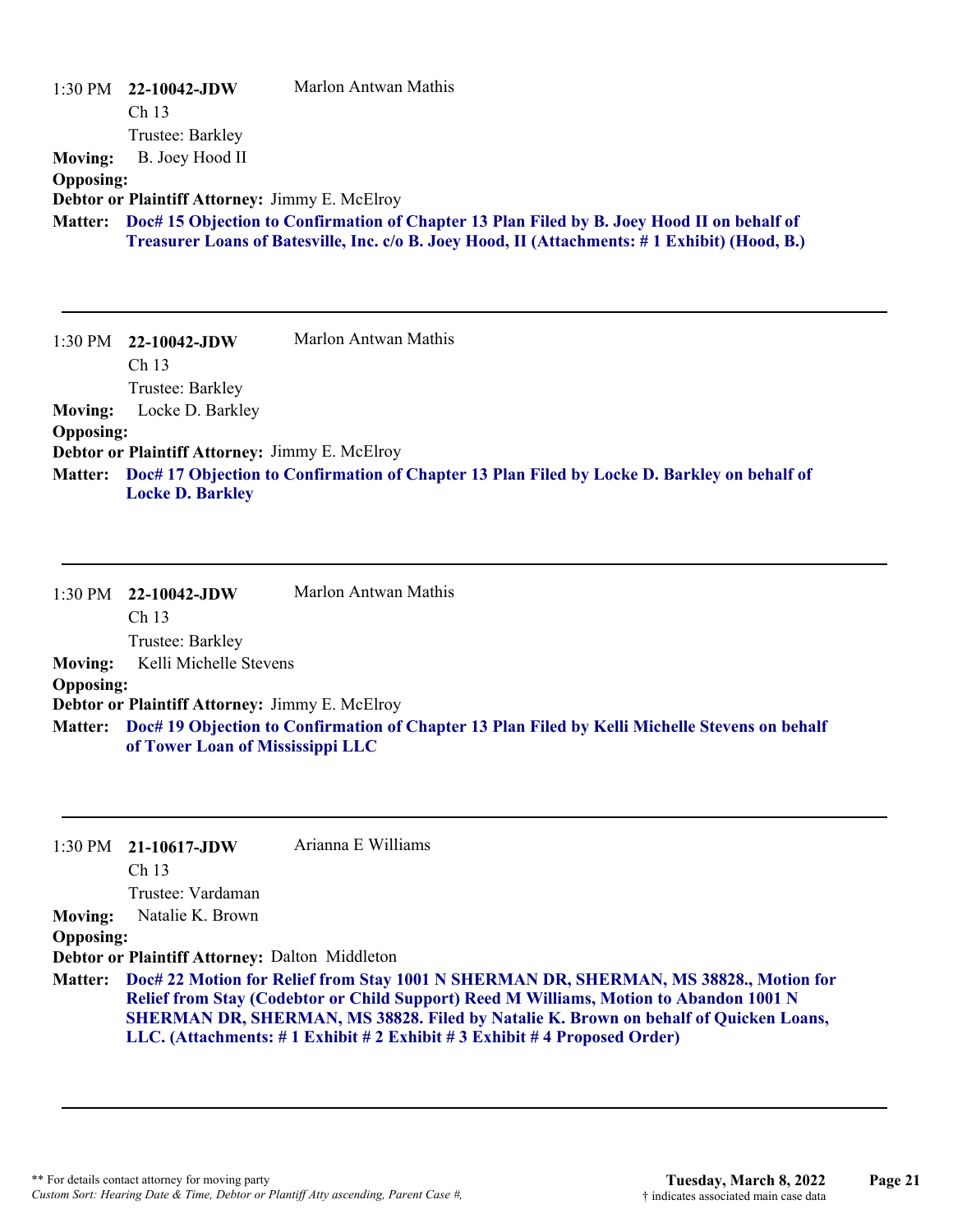|                  | 1:30 PM 19-11981-JDW                                | Richard R. Malone                                                                              |
|------------------|-----------------------------------------------------|------------------------------------------------------------------------------------------------|
|                  | Ch <sub>13</sub>                                    |                                                                                                |
|                  | Trustee: Barkley                                    |                                                                                                |
| <b>Moving:</b>   | Heidi Schneller Milam                               |                                                                                                |
| <b>Opposing:</b> |                                                     |                                                                                                |
|                  | Debtor or Plaintiff Attorney: Heidi Schneller Milam |                                                                                                |
|                  |                                                     | Matter: Doc# 28 Objection to Claim of Wells Fargo Filed by Richard R. Malone. Responses due by |
|                  | 1/27/2022.                                          |                                                                                                |

|                  | $1:30 \text{ PM}$ 21-11098-JDW                                                                                                                                                      | Robert Michael Jones and |
|------------------|-------------------------------------------------------------------------------------------------------------------------------------------------------------------------------------|--------------------------|
|                  | Ch <sub>13</sub>                                                                                                                                                                    | Lollise Michelle Jones   |
|                  | Trustee: Vardaman                                                                                                                                                                   |                          |
| <b>Moving:</b>   | Heidi Schneller Milam                                                                                                                                                               |                          |
| <b>Opposing:</b> |                                                                                                                                                                                     |                          |
|                  | Debtor or Plaintiff Attorney: Heidi Schneller Milam                                                                                                                                 |                          |
|                  | Matter: Doc# 41 Motion and Notice to Modify Confirmed Plan Filed by Heidi Schneller Milam on behalf<br>of Lollise Michelle Jones, Robert Michael Jones. Response due by 01/20/2022. |                          |

|                  | $1:30 \text{ PM}$ 21-12216-JDW                      | Mely G Paulino                                                                         |
|------------------|-----------------------------------------------------|----------------------------------------------------------------------------------------|
|                  | Ch <sub>13</sub>                                    |                                                                                        |
|                  | Trustee: Barkley                                    |                                                                                        |
| <b>Moving:</b>   | Brittan Webb Robinson                               |                                                                                        |
| <b>Opposing:</b> |                                                     |                                                                                        |
|                  | Debtor or Plaintiff Attorney: Heidi Schneller Milam |                                                                                        |
| <b>Matter:</b>   | behalf of First Heritage Credit                     | Doc# 11 Objection to Confirmation of Chapter 13 Plan Filed by Brittan Webb Robinson on |

|                  | $1:30 \text{ PM}$ 22-10316-JDW                      | Timmy T Merriweather and                                                                            |
|------------------|-----------------------------------------------------|-----------------------------------------------------------------------------------------------------|
|                  | Ch 13                                               | Nancy J Merriweather                                                                                |
|                  | Trustee: Barkley                                    |                                                                                                     |
|                  | Moving: Heidi Schneller Milam                       |                                                                                                     |
| <b>Opposing:</b> |                                                     |                                                                                                     |
|                  | Debtor or Plaintiff Attorney: Heidi Schneller Milam |                                                                                                     |
|                  |                                                     | Matter: Doc# 6 Motion to Extend Automatic Stay under 362(c)(3)(B) Filed by Heidi Schneller Milam on |

**behalf of Nancy J Merriweather, Timmy T Merriweather.**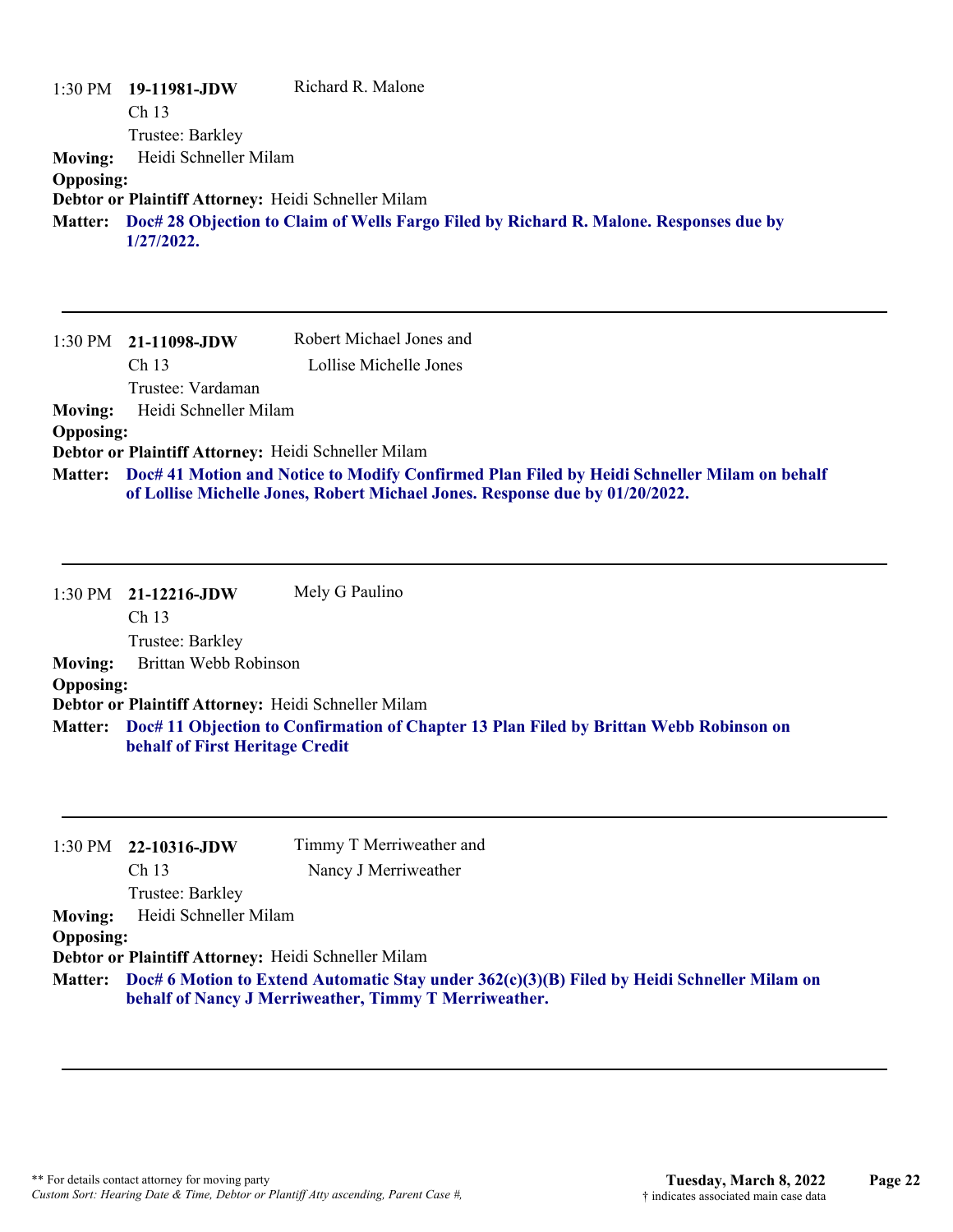|                  | 1:30 PM 19-10031-JDW                           | Christa L Kirkwood Campbell                                                            |
|------------------|------------------------------------------------|----------------------------------------------------------------------------------------|
|                  | Ch 13                                          |                                                                                        |
|                  | Trustee: Barkley                               |                                                                                        |
| <b>Moving:</b>   |                                                |                                                                                        |
| <b>Opposing:</b> |                                                |                                                                                        |
|                  | Debtor or Plaintiff Attorney: Kevin F. O'Brien |                                                                                        |
| <b>Matter:</b>   | Responses due by 1/3/2022.                     | Doc# 53 Trustee's Notice and Motion to Dismiss Case for Failure to Make Plan Payments. |

|                  | $1:30 \text{ PM}$ 19-13116-JDW                 | Justin A McCollum                                                                      |
|------------------|------------------------------------------------|----------------------------------------------------------------------------------------|
|                  | Ch <sub>13</sub>                               |                                                                                        |
|                  | Trustee: Barkley                               |                                                                                        |
| <b>Moving:</b>   |                                                |                                                                                        |
| <b>Opposing:</b> |                                                |                                                                                        |
|                  | Debtor or Plaintiff Attorney: Kevin F. O'Brien |                                                                                        |
| <b>Matter:</b>   |                                                | Doc# 56 Trustee's Notice and Motion to Dismiss Case for Failure to Make Plan Payments. |
|                  | Responses due by 2/3/2022.                     |                                                                                        |

|                  | $1:30 \text{ PM}$ 19-14578-JDW                 | Terra L Price                                                                                                                                                                                       |
|------------------|------------------------------------------------|-----------------------------------------------------------------------------------------------------------------------------------------------------------------------------------------------------|
|                  | Ch <sub>13</sub>                               |                                                                                                                                                                                                     |
|                  | Trustee: Barkley                               |                                                                                                                                                                                                     |
| <b>Moving:</b>   | Charles F. Barbour                             |                                                                                                                                                                                                     |
| <b>Opposing:</b> |                                                |                                                                                                                                                                                                     |
|                  | Debtor or Plaintiff Attorney: Kevin F. O'Brien |                                                                                                                                                                                                     |
|                  |                                                | Matter: Doc# 25 Motion for Relief from Stay ., Motion for Relief from Stay (Codebtor or Child Support),<br>Motion to Abandon. Filed by Charles F. Barbour on behalf of Global Lending Services LLC. |
|                  |                                                | (Attachments: #1 Exhibit #2 Exhibit) Entered on Docket by: (VSD)                                                                                                                                    |

| 1:30 PM          | $20-12212$ -JDW                                | Cedric B Howell                                                                                                                                                                                  |
|------------------|------------------------------------------------|--------------------------------------------------------------------------------------------------------------------------------------------------------------------------------------------------|
|                  | Ch <sub>13</sub>                               |                                                                                                                                                                                                  |
|                  | Trustee: Barkley                               |                                                                                                                                                                                                  |
| <b>Moving:</b>   | Karen A. Maxcy                                 |                                                                                                                                                                                                  |
| <b>Opposing:</b> |                                                |                                                                                                                                                                                                  |
|                  | Debtor or Plaintiff Attorney: Kevin F. O'Brien |                                                                                                                                                                                                  |
|                  | 2018-3. (Attachments: $\#$ 1 Exhibit A)        | Matter: Doc# 20 Motion for Relief from Stay., Motion for Relief from Stay (Codebtor or Child Support),<br>Motion to Abandon . Filed by Karen A. Maxcy on behalf of Mill City Mortgage Loan Trust |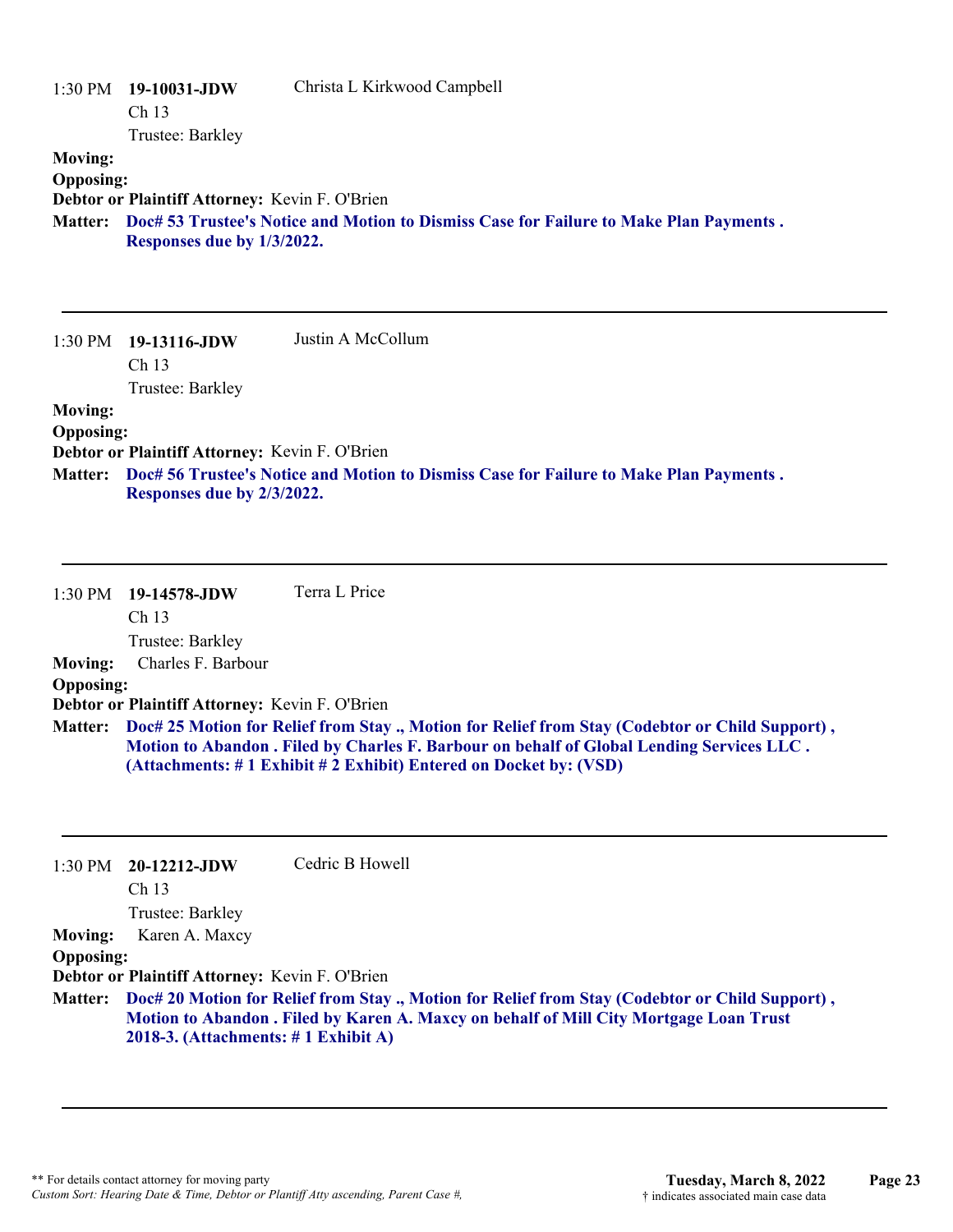|                  | $1:30 \text{ PM}$ 20-13281-JDW                 | Matthew Weaver                                                                         |
|------------------|------------------------------------------------|----------------------------------------------------------------------------------------|
|                  | Ch <sub>13</sub>                               |                                                                                        |
|                  | Trustee: Barkley                               |                                                                                        |
| <b>Moving:</b>   |                                                |                                                                                        |
| <b>Opposing:</b> |                                                |                                                                                        |
|                  | Debtor or Plaintiff Attorney: Kevin F. O'Brien |                                                                                        |
| <b>Matter:</b>   | Responses due by 2/3/2022.                     | Doc# 43 Trustee's Notice and Motion to Dismiss Case for Failure to Make Plan Payments. |

|                  | $1:30 \text{ PM}$ 21-11414-JDW                 | Jon-Detrick L Grissom                                                                    |
|------------------|------------------------------------------------|------------------------------------------------------------------------------------------|
|                  | Ch <sub>13</sub>                               |                                                                                          |
|                  | Trustee: Barkley                               |                                                                                          |
| <b>Moving:</b>   |                                                |                                                                                          |
| <b>Opposing:</b> |                                                |                                                                                          |
|                  | Debtor or Plaintiff Attorney: Kevin F. O'Brien |                                                                                          |
|                  |                                                | Matter: Doc# 36 Trustee's Notice and Motion to Dismiss Case. Responses due by 1/31/2022. |

|                  | $1:30 \text{ PM}$ 21-12265-JDW                 | Marvin Dale Smith and                                                                          |
|------------------|------------------------------------------------|------------------------------------------------------------------------------------------------|
|                  | Ch <sub>13</sub>                               | Kathy Jean Smith                                                                               |
|                  | Trustee: Barkley                               |                                                                                                |
|                  | Moving: Brittan Webb Robinson                  |                                                                                                |
| <b>Opposing:</b> |                                                |                                                                                                |
|                  | Debtor or Plaintiff Attorney: Kevin F. O'Brien |                                                                                                |
|                  |                                                | Matter: Doc# 21 Objection to Confirmation of Chapter 13 Plan Filed by Brittan Webb Robinson on |
|                  | <b>behalf of United Credit</b>                 |                                                                                                |

|                  | $1:30 \text{ PM}$ 21-12352-JDW                 | Ricky Collins and                                                                                      |
|------------------|------------------------------------------------|--------------------------------------------------------------------------------------------------------|
|                  | Ch <sub>13</sub>                               | Deborah Collins                                                                                        |
|                  | Trustee: Barkley                               |                                                                                                        |
| <b>Moving:</b>   | Kelli Michelle Stevens                         |                                                                                                        |
| <b>Opposing:</b> |                                                |                                                                                                        |
|                  | Debtor or Plaintiff Attorney: Kevin F. O'Brien |                                                                                                        |
|                  | of Tower Loan of Mississippi LLC               | Matter: Doc# 22 Objection to Confirmation of Chapter 13 Plan Filed by Kelli Michelle Stevens on behalf |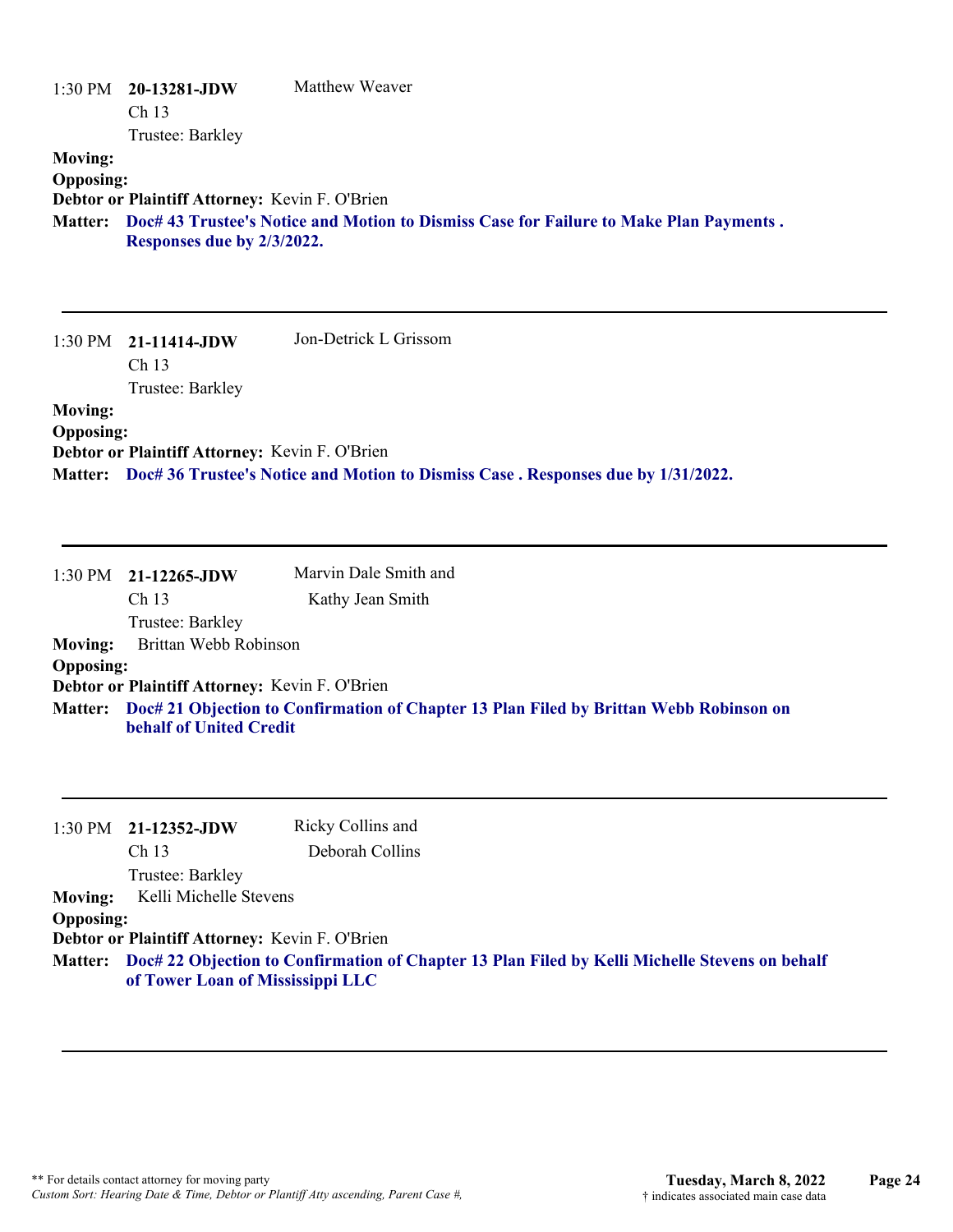|                  | 1:30 PM 19-10099-JDW                             | Barbara A Campbell                                                                     |
|------------------|--------------------------------------------------|----------------------------------------------------------------------------------------|
|                  | Ch 13                                            |                                                                                        |
|                  | Trustee: Barkley                                 |                                                                                        |
| <b>Moving:</b>   |                                                  |                                                                                        |
| <b>Opposing:</b> |                                                  |                                                                                        |
|                  | Debtor or Plaintiff Attorney: Karen B. Schneller |                                                                                        |
| <b>Matter:</b>   |                                                  | Doc# 45 Trustee's Notice and Motion to Dismiss Case for Failure to Make Plan Payments. |
|                  | Responses due by 2/3/2022.                       |                                                                                        |
|                  |                                                  |                                                                                        |
|                  |                                                  |                                                                                        |
|                  |                                                  |                                                                                        |

1:30 PM **21-11026-JDW**  Ch 13 Trustee: Barkley Kenneth Downing **Moving:** Karen B. Schneller **Opposing: Debtor or Plaintiff Attorney:** Karen B. Schneller **Doc# 34 Objection to Notice of Postpetition Mortgage Fees, Expenses and Charges Filed by Matter: Karen B. Schneller on behalf of Kenneth Downing RE: (related document(s)33 Notice of Postpetition Mortgage Fees, Expenses, and Charges (B10 Supplement 2) filed by Creditor Reliant Loan Servicing, LLC, by Fay Servicing, LLC).**

|                  | $1:30 \text{ PM}$ 21-12442-JDW                | Carl Jurrell Hinton and                                                                                                                                                                    |
|------------------|-----------------------------------------------|--------------------------------------------------------------------------------------------------------------------------------------------------------------------------------------------|
|                  | Ch <sub>13</sub>                              | Tamara Lashone Stewart                                                                                                                                                                     |
|                  | Trustee: Barkley                              |                                                                                                                                                                                            |
| <b>Moving:</b>   | Wesley Blacksher                              |                                                                                                                                                                                            |
| <b>Opposing:</b> |                                               |                                                                                                                                                                                            |
|                  | Debtor or Plaintiff Attorney: John M. Sherman |                                                                                                                                                                                            |
|                  |                                               | Matter: Doc# 17 Objection to Confirmation of Chapter 13 Plan Filed by Wesley Blacksher on behalf of<br>Capital One Auto Finance, a division of Capital One, N.A. (Attachments: #1 Exhibit) |

|                  | $1:30 \text{ PM}$ 21-12442-JDW                                                                                                                                                                      | Carl Jurrell Hinton and |
|------------------|-----------------------------------------------------------------------------------------------------------------------------------------------------------------------------------------------------|-------------------------|
|                  | Ch <sub>13</sub>                                                                                                                                                                                    | Tamara Lashone Stewart  |
|                  | Trustee: Barkley                                                                                                                                                                                    |                         |
| <b>Moving:</b>   | B. Joey Hood II                                                                                                                                                                                     |                         |
| <b>Opposing:</b> |                                                                                                                                                                                                     |                         |
|                  | Debtor or Plaintiff Attorney: John M. Sherman                                                                                                                                                       |                         |
|                  | Matter: Doc# 20 Objection to Confirmation of Chapter 13 Plan Filed by B. Joey Hood II on behalf of<br>Treasurer Loans of Batesville, Inc. c/o B. Joey Hood, II (Attachments: #1 Exhibit) (Hood, B.) |                         |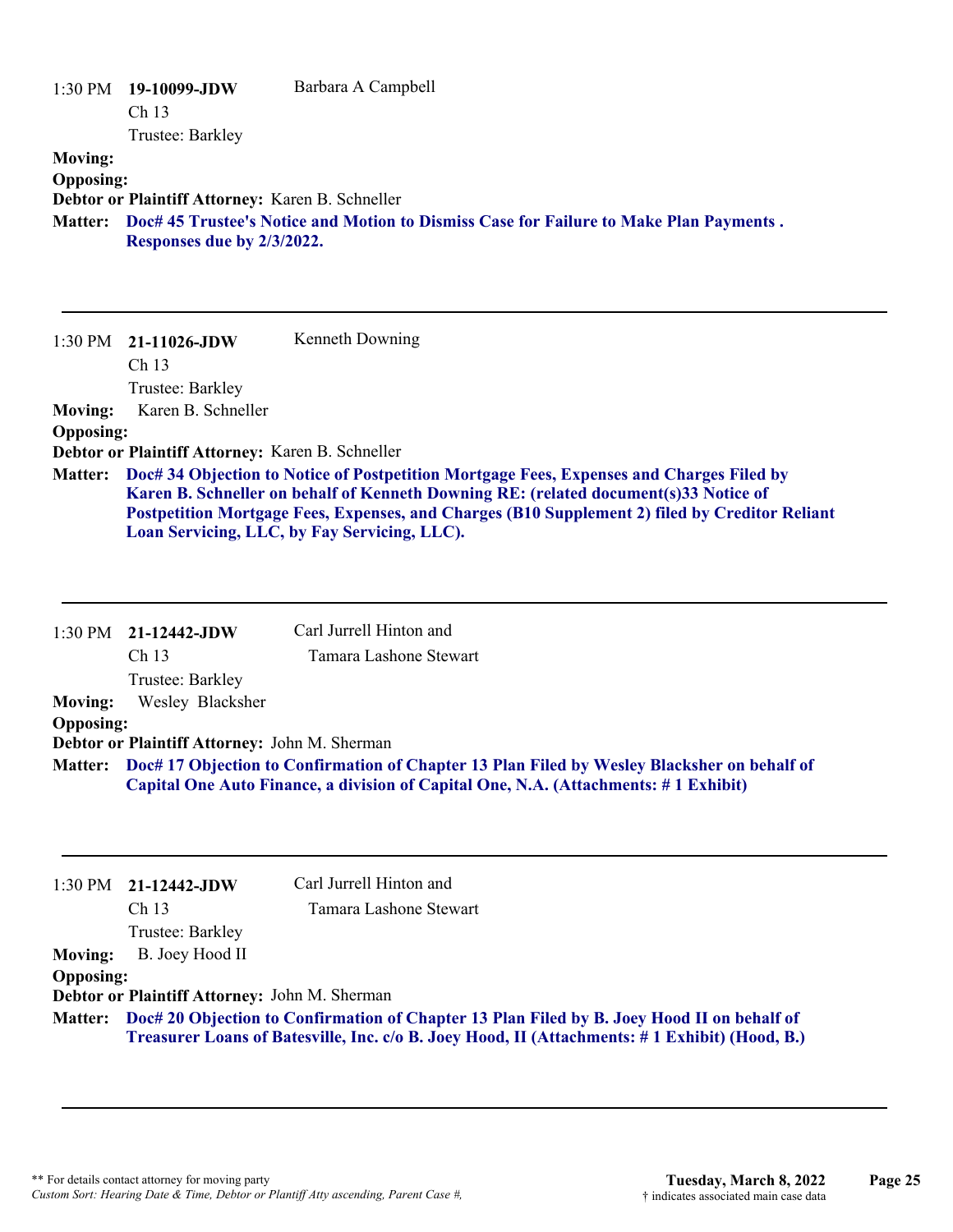|                  | $1:30 \text{ PM}$ 22-10077-JDW                | Steven Broger                                                                                         |
|------------------|-----------------------------------------------|-------------------------------------------------------------------------------------------------------|
|                  | Ch <sub>13</sub>                              |                                                                                                       |
|                  | Trustee: Barkley                              |                                                                                                       |
| <b>Moving:</b>   | Charles F. Barbour                            |                                                                                                       |
| <b>Opposing:</b> |                                               |                                                                                                       |
|                  | Debtor or Plaintiff Attorney: John M. Sherman |                                                                                                       |
|                  |                                               | Matter: Doc# 20 Objection to Confirmation of Chapter 13 Plan Filed by Charles F. Barbour on behalf of |
|                  | <b>Fifth Third Bank, N.A.</b>                 |                                                                                                       |

1:30 PM **22-10077-JDW**  Ch 13 Trustee: Barkley Steven Broger **Moving:** Kelli Michelle Stevens **Opposing: Debtor or Plaintiff Attorney:** John M. Sherman **Doc# 23 Objection to Confirmation of Chapter 13 Plan Filed by Kelli Michelle Stevens on behalf Matter: of Tower Loan of Mississippi, LLC**

1:30 PM **19-14154-JDW**  Ch 13 Trustee: Barkley Fannie Hudson **Moving:** Catherine Anne Umberger **Opposing: Debtor or Plaintiff Attorney:** Catherine Anne Umberger **Doc# 44 Motion and Notice to Modify Confirmed Plan Filed by Catherine Anne Umberger on Matter: behalf of Fannie Hudson. Response due by 01/28/2022.**

1:30 PM **21-11560-JDW**  Joseph Kelly

Ch 13

Trustee: Barkley

**Moving:** Brittan Webb Robinson

**Opposing:**

**Debtor or Plaintiff Attorney:** Catherine Anne Umberger

**Doc# 45 Objection to Confirmation of Chapter 13 Plan Filed by Brittan Webb Robinson on Matter: behalf of Kemba Delta FCU**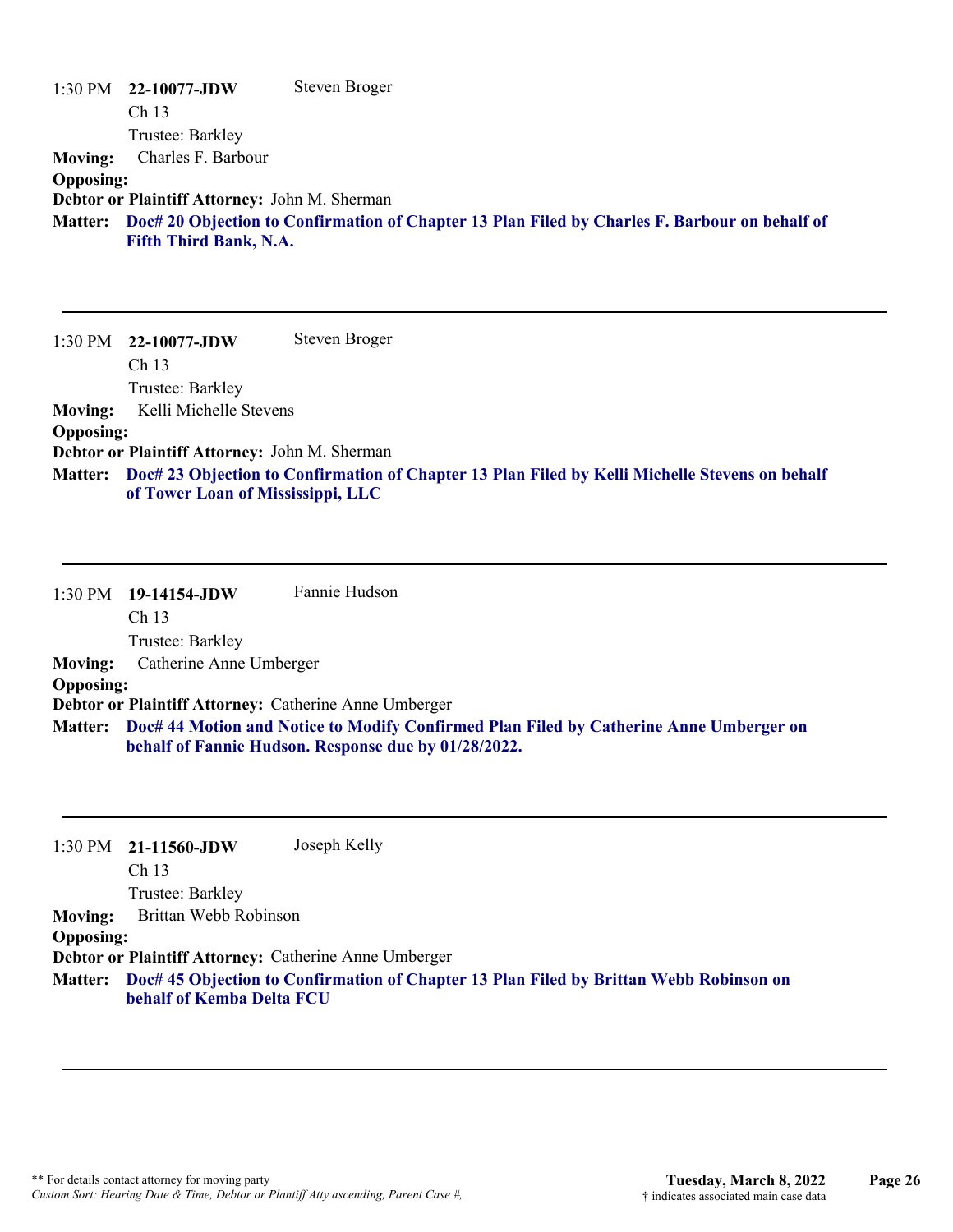|                  | $1:30 \text{ PM}$ 21-12180-JDW | Darrius Terrel Edwards                                                                              |
|------------------|--------------------------------|-----------------------------------------------------------------------------------------------------|
|                  | Ch <sub>13</sub>               |                                                                                                     |
|                  | Trustee: Barkley               |                                                                                                     |
| <b>Moving:</b>   | Locke D. Barkley               |                                                                                                     |
| <b>Opposing:</b> |                                |                                                                                                     |
|                  |                                | Debtor or Plaintiff Attorney: Catherine Anne Umberger                                               |
|                  |                                | Matter: Doc# 22 Objection to Confirmation of Chapter 13 Plan Filed by Locke D. Barkley on behalf of |
|                  | <b>Locke D. Barkley</b>        |                                                                                                     |

|                  | $1:30$ PM $21-12384$ -JDW | Shamekia Battle                                                                                  |
|------------------|---------------------------|--------------------------------------------------------------------------------------------------|
|                  | Ch <sub>13</sub>          |                                                                                                  |
|                  | Trustee: Barkley          |                                                                                                  |
| <b>Moving:</b>   | Locke D. Barkley          |                                                                                                  |
| <b>Opposing:</b> |                           |                                                                                                  |
|                  |                           | Debtor or Plaintiff Attorney: Catherine Anne Umberger                                            |
|                  |                           | Matter: Doc# 20 Objection to Debtor's Claim of Exemptions Filed by Locke D. Barkley on behalf of |
|                  | <b>Locke D. Barkley.</b>  |                                                                                                  |

|                  | 1:30 PM 21-12384-JDW                                                                                                                                                                                                                                | Shamekia Battle                                              |
|------------------|-----------------------------------------------------------------------------------------------------------------------------------------------------------------------------------------------------------------------------------------------------|--------------------------------------------------------------|
|                  | Ch <sub>13</sub>                                                                                                                                                                                                                                    |                                                              |
|                  | Trustee: Barkley                                                                                                                                                                                                                                    |                                                              |
| <b>Moving:</b>   | B. Joey Hood II                                                                                                                                                                                                                                     |                                                              |
| <b>Opposing:</b> |                                                                                                                                                                                                                                                     |                                                              |
|                  |                                                                                                                                                                                                                                                     | <b>Debtor or Plaintiff Attorney: Catherine Anne Umberger</b> |
|                  | Matter: Doc# 26 Objection to Confirmation of Chapter 13 Plan Filed by B. Joey Hood II on behalf of First<br>Metropolitan Financial Services - Batesville Branch c/o B. Joey Hood, II Attorney at Law, PLLC<br>(Attachments: # 1 Exhibit) (Hood, B.) |                                                              |

|                  | $1:30 \text{ PM}$ 21-12384-JDW | Shamekia Battle                                                                                     |
|------------------|--------------------------------|-----------------------------------------------------------------------------------------------------|
|                  | Ch <sub>13</sub>               |                                                                                                     |
|                  | Trustee: Barkley               |                                                                                                     |
| <b>Moving:</b>   | Locke D. Barkley               |                                                                                                     |
| <b>Opposing:</b> |                                |                                                                                                     |
|                  |                                | Debtor or Plaintiff Attorney: Catherine Anne Umberger                                               |
|                  |                                | Matter: Doc# 30 Objection to Confirmation of Chapter 13 Plan Filed by Locke D. Barkley on behalf of |
|                  | <b>Locke D. Barkley</b>        |                                                                                                     |